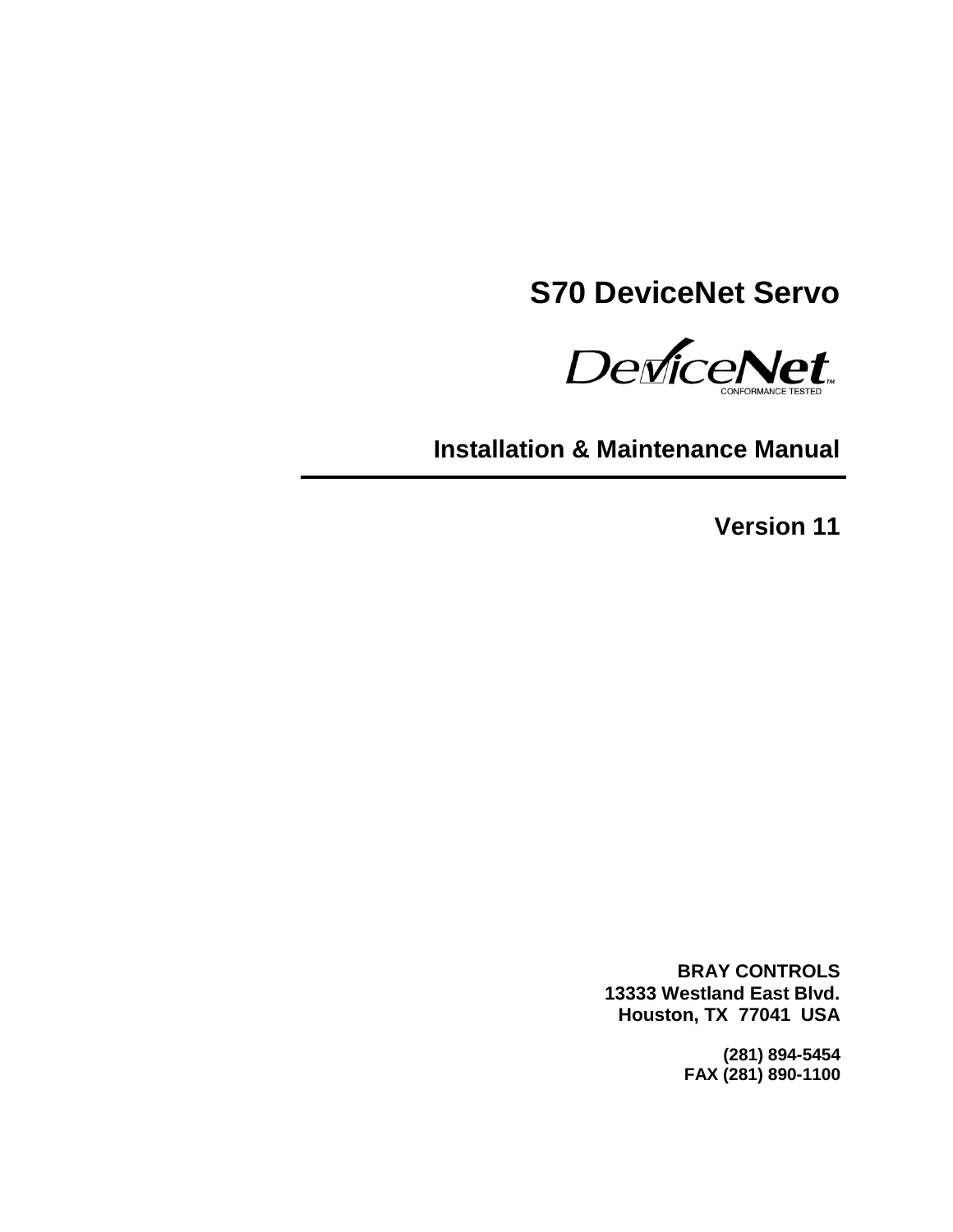| 1.           |                                                                   |  |
|--------------|-------------------------------------------------------------------|--|
| 2.           |                                                                   |  |
| 2.1          |                                                                   |  |
| 2.2          |                                                                   |  |
| 2.2.1        |                                                                   |  |
| 2.2.3        |                                                                   |  |
| 2.2.4        |                                                                   |  |
| 2.2.5        |                                                                   |  |
| 2.3          |                                                                   |  |
| 2.4          |                                                                   |  |
| 2.5          |                                                                   |  |
| 5.           | THE ACTUATOR IS UNABLE TO REACH EITHER THE OPENED OR CLOSED LIMIT |  |
| 3.           |                                                                   |  |
| 3.1          |                                                                   |  |
| 3.1.1        |                                                                   |  |
| 3.1.2        |                                                                   |  |
| 3.1.3        |                                                                   |  |
| 3.1.4        |                                                                   |  |
| 3.1.5        |                                                                   |  |
| 3.1.6        |                                                                   |  |
| 3.2          |                                                                   |  |
| 3.3          |                                                                   |  |
| 3.3.1        |                                                                   |  |
| 3.3.2        |                                                                   |  |
| 3.4          |                                                                   |  |
| $\mathbf{4}$ |                                                                   |  |
| 4.1          |                                                                   |  |
| 4.2          |                                                                   |  |
| 4.3          |                                                                   |  |
|              |                                                                   |  |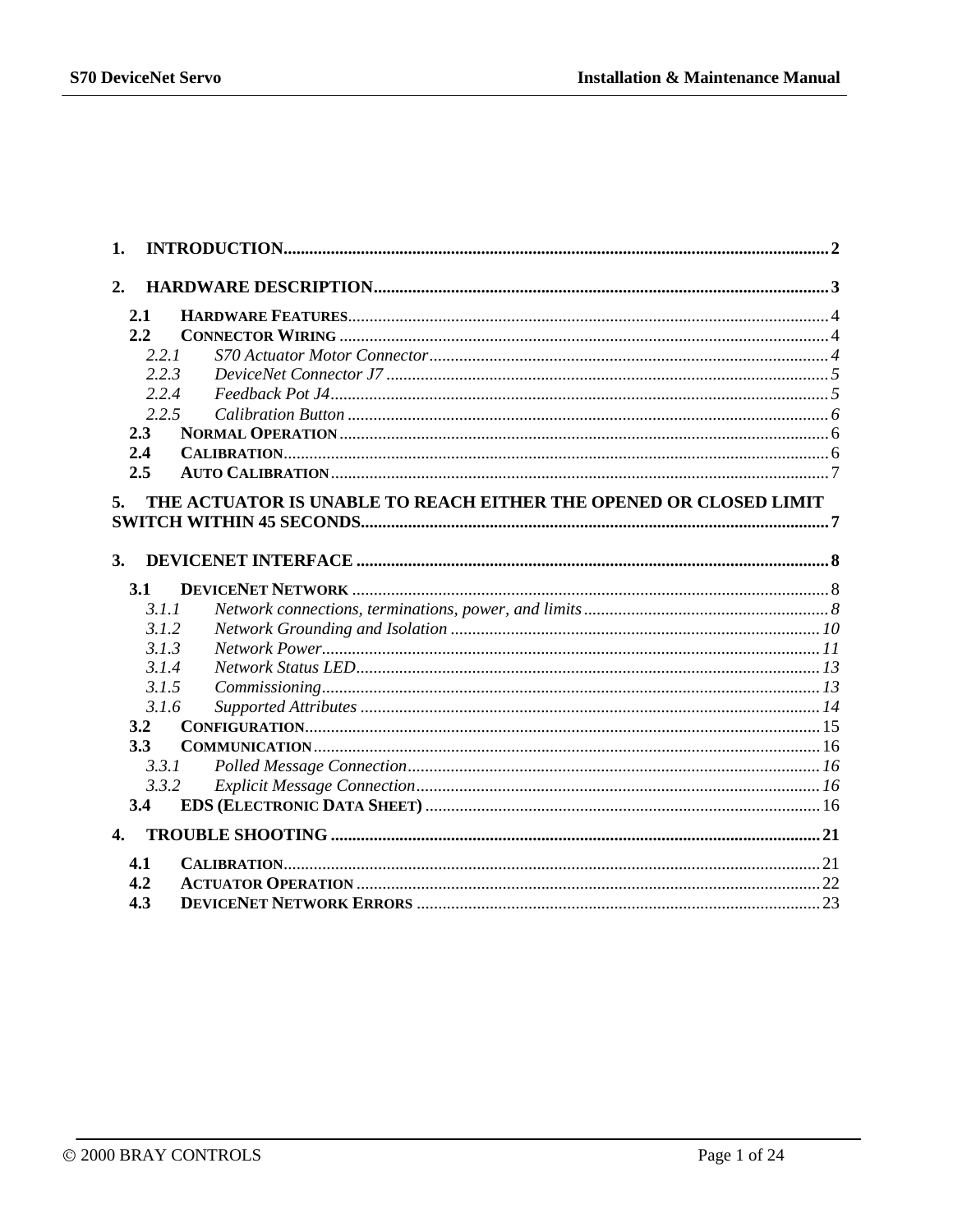### <span id="page-2-0"></span>**1. Introduction**

The Bray S70 DeviceNet Servo is an ODVA (Open DeviceNet Vendor Association) certified DeviceNet product that provides complete control and monitoring of the Bray S70 Electric Valve Actuator. The basic function of the S70 DeviceNet Servo is to position the S70 Actuator in response to commands from the process controller. The process controller contains a desired process setpoint entered by the user, and continually monitors the process variable (i.e. flow rate, tank level, etc.) through some form of sensor. Varying commands to the S70 DeviceNet servo will change the S70 Actuator position, which in turn moves the underlying control valve to create a change in the process variable. The process controller calculates and transmits the appropriate commands to the S70 DeviceNet Servo in order to establish and maintain the desired process setpoint.

The S70 DeviceNet Servo takes advantage of the industry standard DeviceNet network with features and benefits that greatly enhance the operation of the S70 Actuator, such as:

- Reduced hardwiring to simplify product installation.
- Built-in product diagnostics for enhanced reliability.
- Online user configurable settings for complete remote operation.
- An EDS (Electronic Data Sheet) to simplify configuration.
- Real-time reporting of critical information such as valve position, motor temperature, and motor current to ensure reliable operation.
- Automated Microprocessor calibration eliminates potentiometer settings and simplifies commissioning.
- Fully programmable DeviceNet Baud rate and MacID eliminating switch settings.
- Certified by the ODVA as fully DeviceNet compliant, ensuring reliable operation with any other DeviceNet product.

This document is organized into three main sections:

- $\triangleright$  S70 Hardware, which includes installation and operation
- $\triangleright$  DeviceNet Interface including communication, configuration, and a brief overview of the DeviceNet network
- > Troubleshooting Guide

Refer to the S70 Hardware Section (0) for information on wiring and connections to the S70, jumper settings, LED functions, and troubleshooting.

Refer to the DeviceNet Interface Section [\(3\)](#page-8-0) to learn more about the DeviceNet network, communicating with the S70 DeviceNet Servo, and how to use the EDS (Electronic Data Sheet).

Refer to the Troubleshooting Section [\(4\)](#page-21-0) to solve calibration, actuator movement, or DeviceNet issues.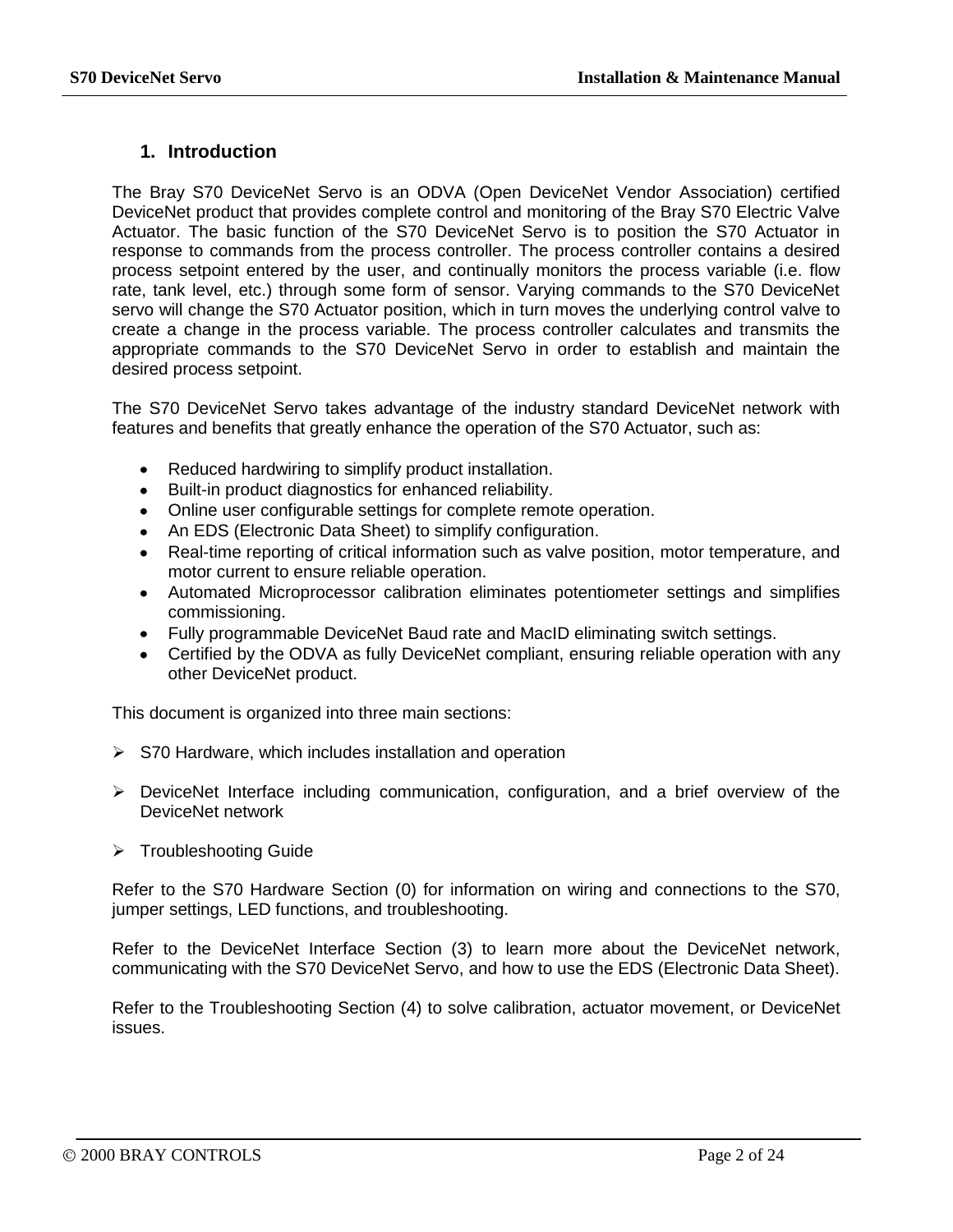# <span id="page-3-0"></span>**2. Hardware Description**

The S70 DeviceNet Servo consists of an electronics module (Figure 1), which includes the DeviceNet interface, terminal connections to the S70 Actuator, calibration button, DeviceNet Network Status Indicator, and connections and indicators to features described in Section **Error! Reference source not found.**.



<span id="page-3-1"></span>**Figure 1: S70 DeviceNet Servo**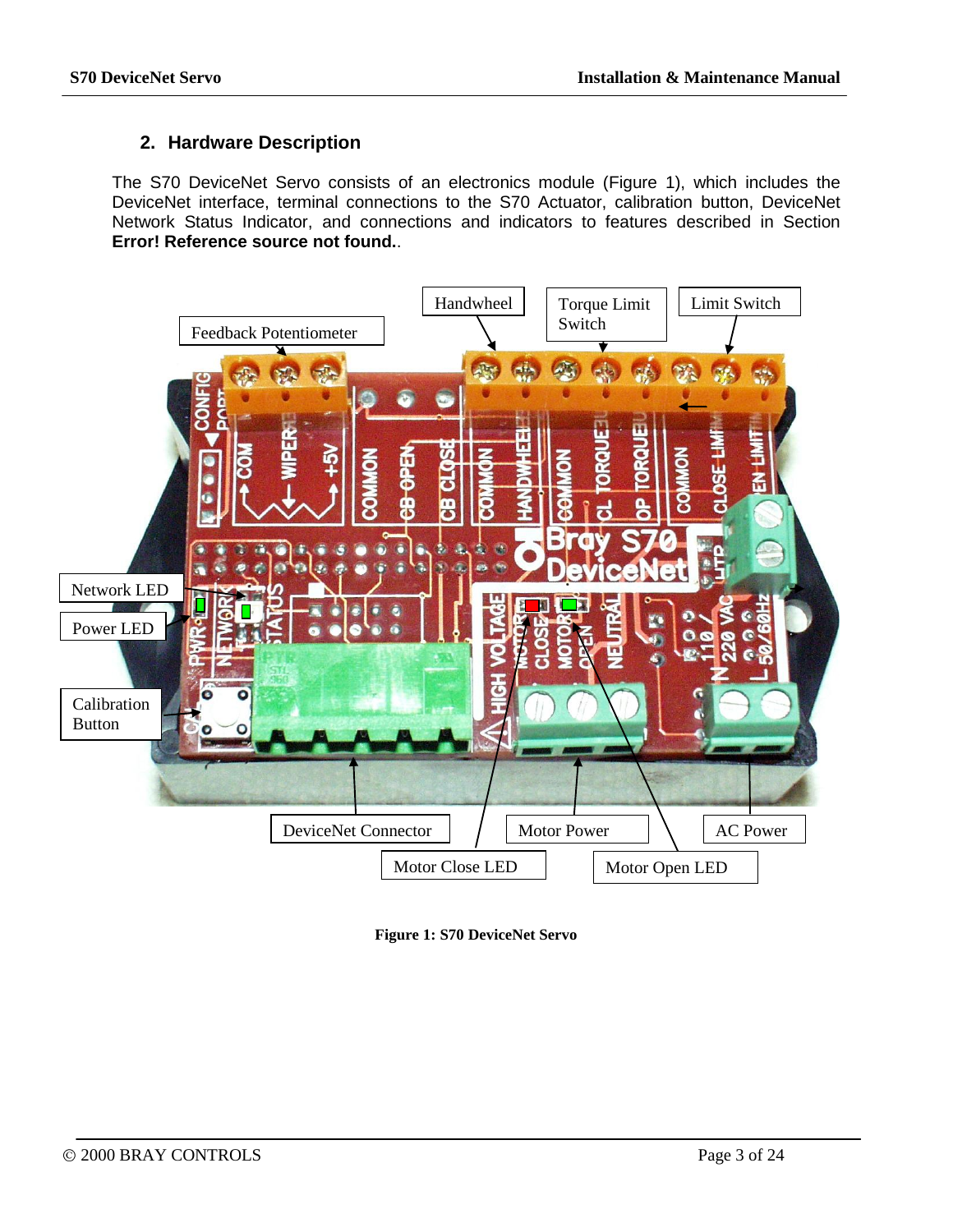# <span id="page-4-0"></span>**2.1 Hardware Features**

The following are standard hardware features of the S70 DeviceNet Servo:

- DeviceNet 5-position open style connector
- S70 Actuator Motor connector
- S70 Actuator Limit Switch connector
- Feedback Potentiometer connector
- Red and green calibration LED indicators
- Green Power LED
- Green Motor Running Open drive LED
- Red Motor Running Closed drive LED
- Bi-color (red / green) DeviceNet Network Status LED

### <span id="page-4-2"></span><span id="page-4-1"></span>**2.2 Connector Wiring**

# **2.2.1 S70 Actuator Motor Connector**

The S70 Actuator Motor is connected to the S70 DeviceNet Servo motor power terminal connector with 3 wires: Common (Black Wire), Motor Open (Blue Wire), and Motor Close (Red Wire).

### 2.2.2 S70 Limit Switch Connector

If any of the Series 70 features such as the Handwheel switch (Auto / Manual Operation), torque limit switches, or limit switches (open limit and close limit) are not used, they must be connected to a terminal labeled "common" for the S70 to operate.

| <b>Description</b>        | <b>Electrical Notes</b>         | <b>Feature Availability</b> |
|---------------------------|---------------------------------|-----------------------------|
| Auto / Manual Handwheel   | Auto Operation = $Low$          | Standard                    |
| <b>Actuator Operation</b> | Manual Handwheel Engaged = Open |                             |
| Closed Torque Limit       | Normal Operation = $Low$        | <b>Standard</b>             |
|                           | Limit Reached = Open            |                             |
| Open Travel Limit         | Normal Operation = $Low$        | Standard                    |
|                           | Limit Reached = Open            |                             |
| Closed Travel Limit       | Normal Operation = $Low$        | Standard                    |
|                           | Limit Reached = Open            |                             |
| Open Torque Limit         | Normal Operation = $Low$        | Standard                    |
|                           | Limit Reached = $Open$          |                             |

#### **Table 1: Limit Switch Connector J6 pin description**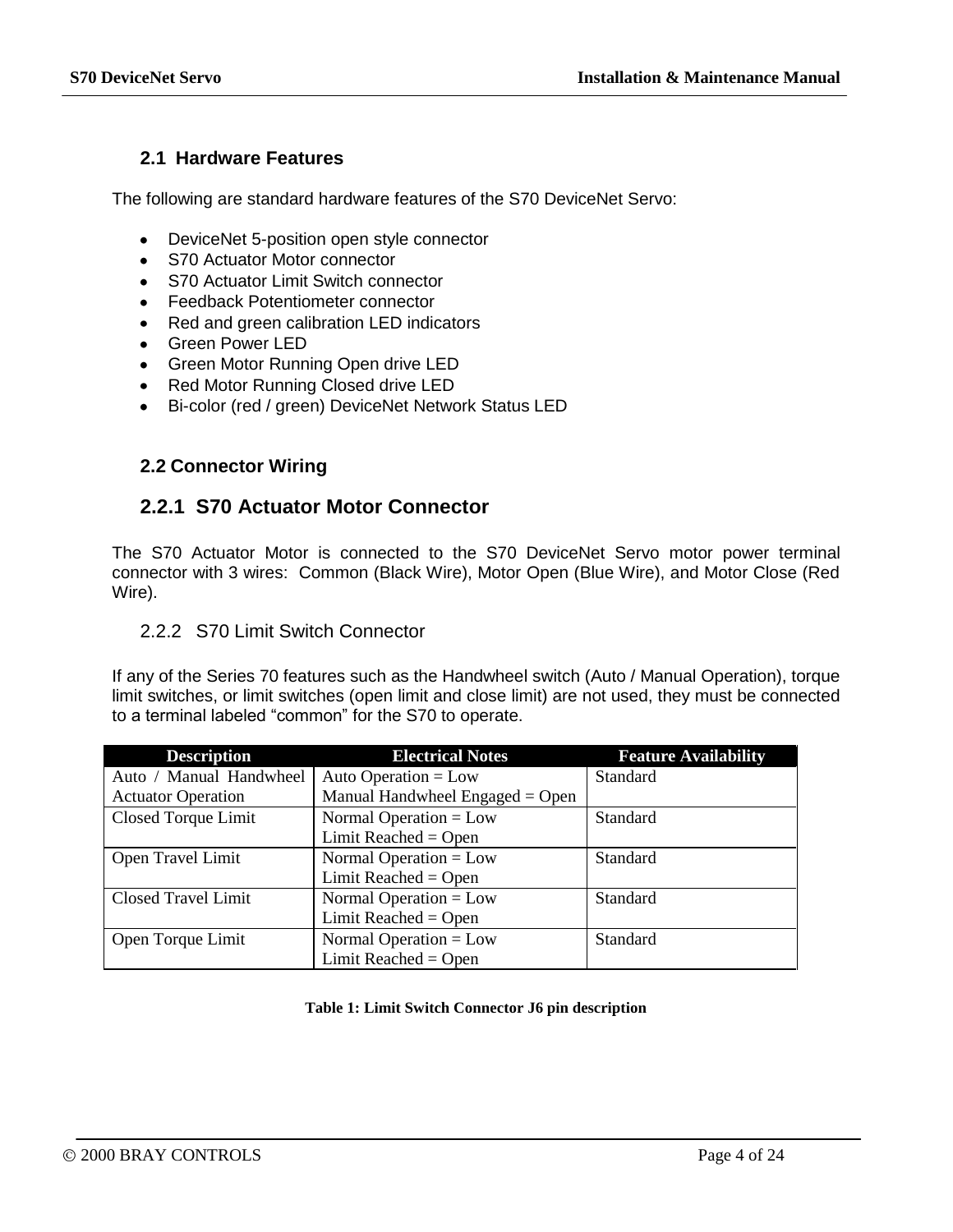# <span id="page-5-0"></span>2.2.3 DeviceNet Connector J7

The Series 70 Actuator is shipped with a DeviceNet Open Style connector as shown below: This connector has the following pin-out:



**Figure 2: DeviceNet Open Style Connector**

| <b>Description</b>                   | <b>Wire Color</b> |
|--------------------------------------|-------------------|
| V-, CAN power supply return          | <b>Black</b>      |
| CAN Low                              | Blue              |
| Shield                               | Bare/Gray         |
| CAN High                             | White             |
| $\forall$ +, CAN power supply source | Red               |

**Table 2: DeviceNet Wire Colors**

# <span id="page-5-1"></span>2.2.4 Feedback Pot J4

The Feedback Potentiometer on the Series 70 Actuator reports to the S70 the actual position of the valve. The S70 will not operate without this connection in-place.

#### **Figure 3: Feedback Pot Connector J4**

| <b>Description</b>                          | <b>Requirements</b>               |
|---------------------------------------------|-----------------------------------|
| Reference voltage (Gray)                    | Potentiometer full open end point |
| Voltage relative to valve position (Orange) | Potentiometer wiper               |
| Ground (White)                              | Potentiometer full close end      |
|                                             | point                             |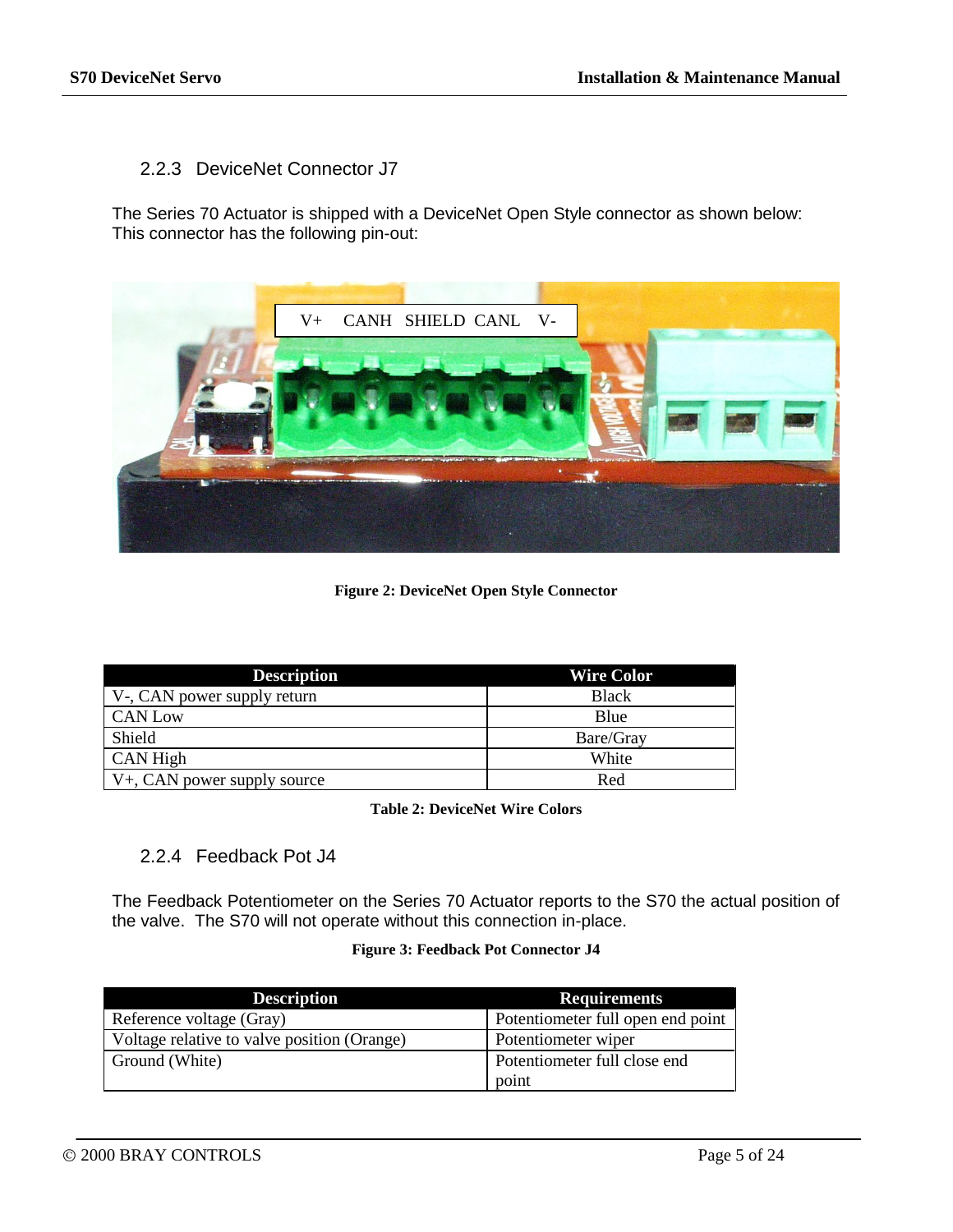### <span id="page-6-0"></span>2.2.5 Calibration Button

When the Calibration Button is pressed for 2 seconds, the S70 DeviceNet Servo will start an automatic calibration.

### <span id="page-6-1"></span>**2.3 Normal Operation**

Since the S70 and the Series 70 Actuator is an integral unit, the S70 is powered from the DeviceNet Bus power. The Actuator motor is powered from the AC line voltage and is controlled by the S70 DeviceNet Servo. The recommended sequence to start the S70 is as follows:

- 1. The DeviceNet network must be powered and connected to the Series 70 Open Style Connector with proper network termination. Refer to Section 3.2 for more information regarding DeviceNet network setup.
- 2. Apply AC power to the Series 70 Actuator.
- 3. The power LED will light and the S70 Netowrk Status LED will briefly flash Red, then Green. If the module is properly commissioned the Network LED should begin to flash green at  $\frac{1}{2}$  second intervals. This indicates that the S70 has recognized the DeviceNet bus, does not have a conflicting address, and is configured at the correct baud rate. If the DeviceNet LED D17 is red or flashing red, refer to section [4.3](#page-23-0) for trouble-shooting. If any other LEDS are flashing, this indicates an error condition. Refer to Section [4](#page-21-0) to interpret the LED error codes for corrective action.

Once the DeviceNet LED D17 is flashing green, the S70 has become part of the DeviceNet network and is ready to be commissioned (Section 3.1.5).

# <span id="page-6-2"></span>**2.4 Calibration**

The S70 calibration defines the limits of operation of the Series 70 Actuator between the open valve position and the closed valve position. The S70 calibration is flexible and does not require that the valve be at the full opened or closed position to define the calibration end points. The cams on the Series 70, which define the opened and closed positions of the valve are relative to the user's requirements and can be set at any location. The only exception is that the open Cam limit setting must correspond to a valve position that is more open than the Cam, which defines the closed limit valve position.

Perform the following before the calibration:

1. Before entering the calibration mode, adjust the open and close limit Cams on the Series 70 to the desired position, then manually adjust the valve with the Series 70 Handwheel engaged to a position midway between the Cams so then neither Cam is engaged.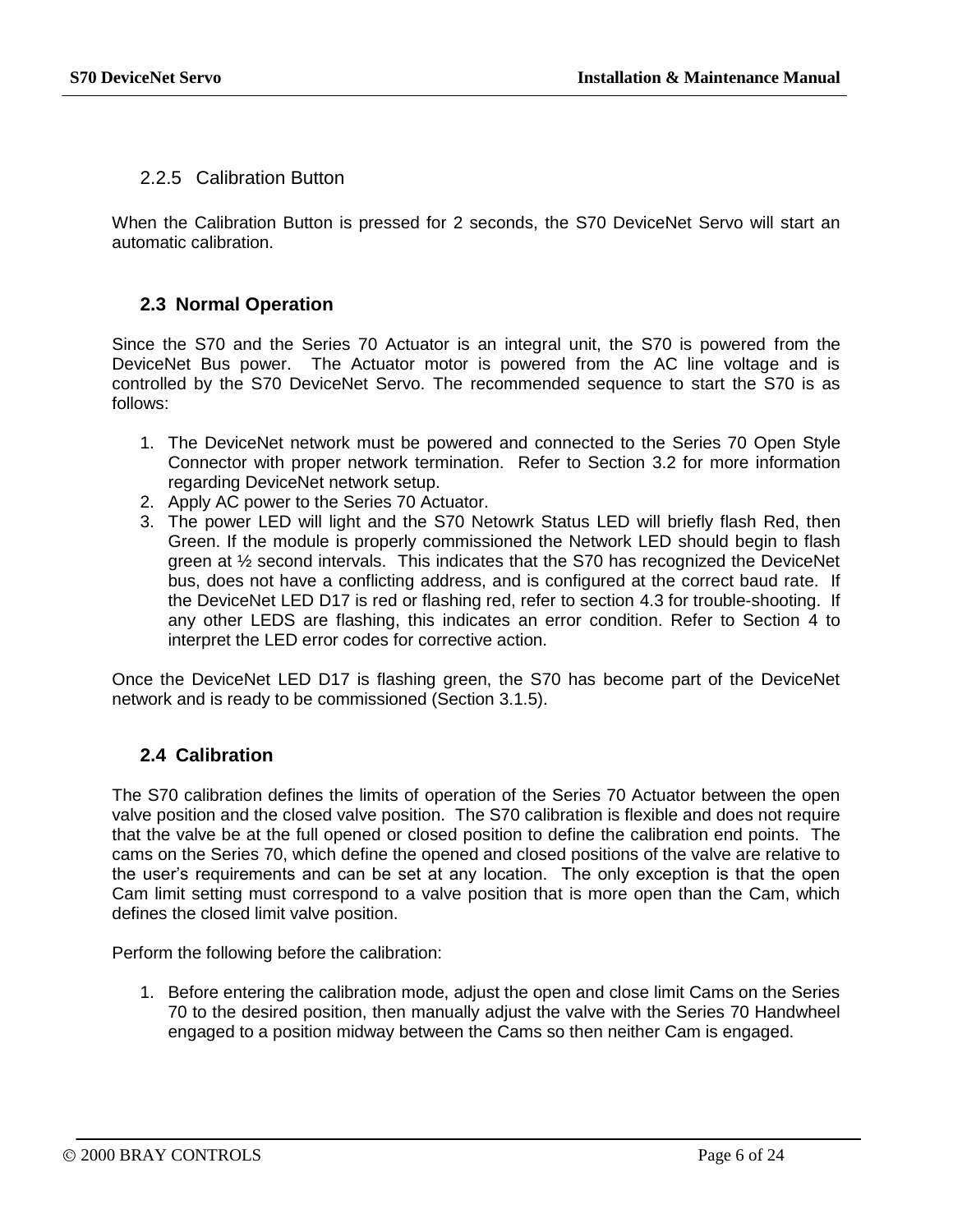# <span id="page-7-0"></span>**2.5 Auto Calibration**

To commence the Auto Calibration, do the following:

- 1. Press the calibration button for 2 seconds and then release.
- 2. The S70 will automatically seek the closed position and is indicated by the RED LED D27. If the Actuator is already at the fully closed position, the S70 will move the Actuator open until the Close switch is disengaged, and then move closed until the closed switch engages.
- 3. Next, the S70 will automatically seek the open position. The Actuator will move toward the opened direction until the opened switch engages.
- 4. The calibration readings are automatically stored into the S70 non-volatile memory.
- 5. The Auto Calibration mode can be aborted at anytime by engaging the Handwheel.

The Auto Calibration will fail under the following conditions:

- 1. The Handwheel is engaged (pulled outward).
- 2. The Opened or Closed Limit Switch CAMS are incorrectly set.
- 3. The Torque limit switch is activated during the calibration.
- 4. The position feedback potentiometer is not plugged into the S70 or is incorrectly oriented.
- <span id="page-7-1"></span>5. The Actuator is unable to reach either the Opened or Closed limit switch within 45 seconds.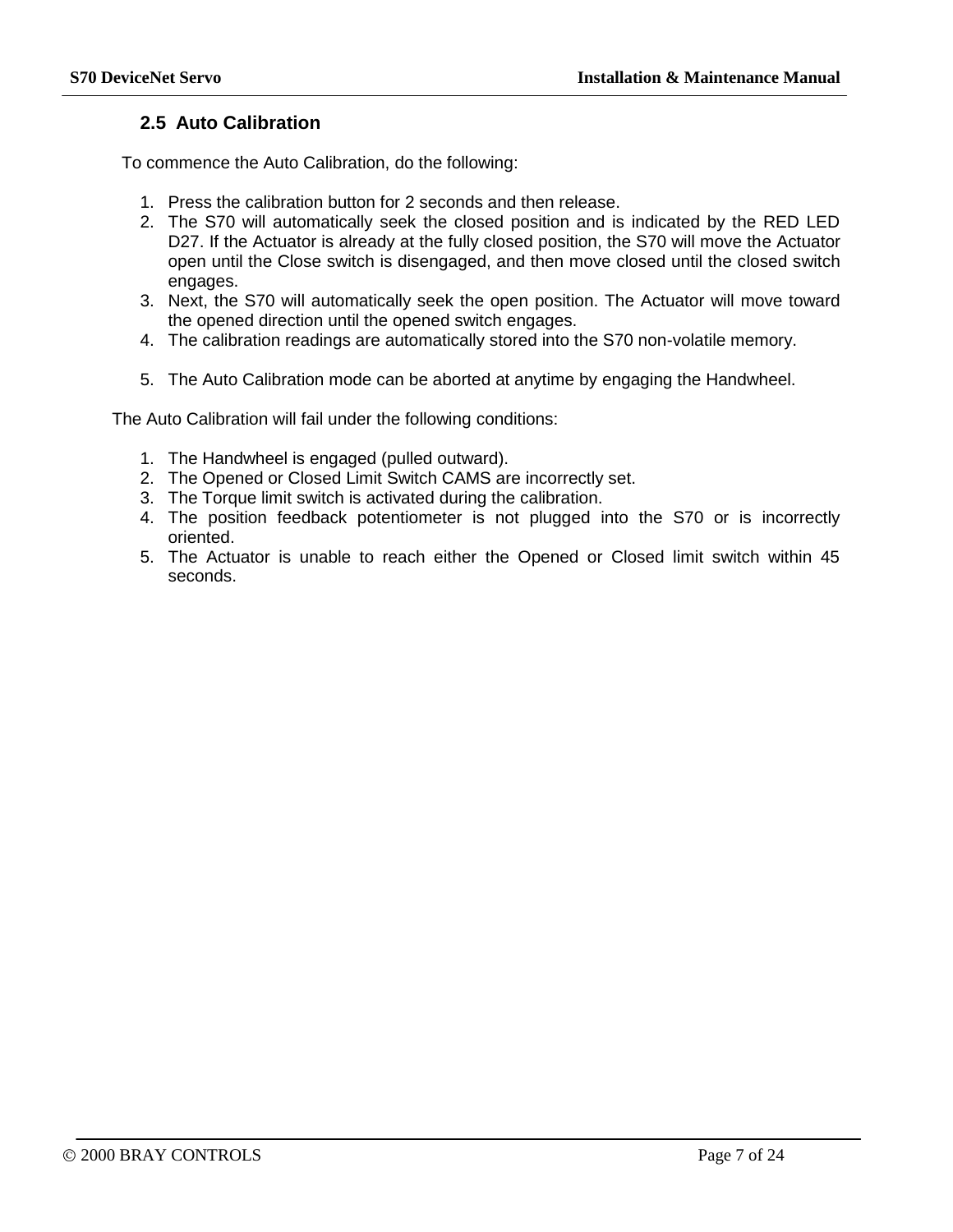# <span id="page-8-0"></span>**3. DeviceNet Interface**

The S70 Servo is an ODVA (Open DeviceNet Vendor Association) compliant product. The ODVA certification ensures that the S70 Servo can operate on any DeviceNet<sup>™</sup> network and supports all of the features required to operate cooperatively on a network with mixed devices which are also ODVA compliant.

# <span id="page-8-1"></span>**3.1 DeviceNet Network**

 $DeviceNet<sup>TM</sup>$  is a low-level network that provides connections between simple industrial devices (sensors, actuators) and higher-level devices (controllers) such as the S70 Servo. DeviceNet provides:

- A cost effective solution to low-level device networking
- Access to intelligence present in low-level devices
- Master/Slave and Peer-to-Peer capabilities

The list below presents a summary of the Physical/Media specific characteristics of DeviceNet:

- Trunkline-dropline configuration
- Support for up to 64 nodes
- Node removal without severing the network
- Simultaneous support for both network-powered (sensors) and self-powered (actuators) devices
- Use of sealed or open-style connectors
- Protection from wiring errors
- Selectable data rates of 125k baud, 250k baud, and 500k baud
- Adjustable power configuration to meet individual application needs
- High current capability (up to 16 amps per supply)
- Operation with off-the-shelf power supplies
- Power taps that allow the connection of several power supplies from multiple vendor that comply with DeviceNet standards
- Built-in overload protection
- Power available along the bus: both signal and power lines contained in the trunk-line

# <span id="page-8-2"></span>3.1.1 Network connections, terminations, power, and limits

Devices on the network are connected as shown in [Figure 4.](#page-9-0) The network consists of two types of cable; a trunk-line cable and a drop cable. The Trunk line cable is a thicker cable that spans the length of the network. A device is attached to the Trunk line directly by using either a Tap or indirectly by using a Tap and a drop cable. The Drop cable is not as thick as the Trunk line and is only used to connect a single device to the bus.

A terminator of 121 ohms is required at each extreme end of the trunk. The terminator is attached to the end of the trunk and not to the end of a cable drop.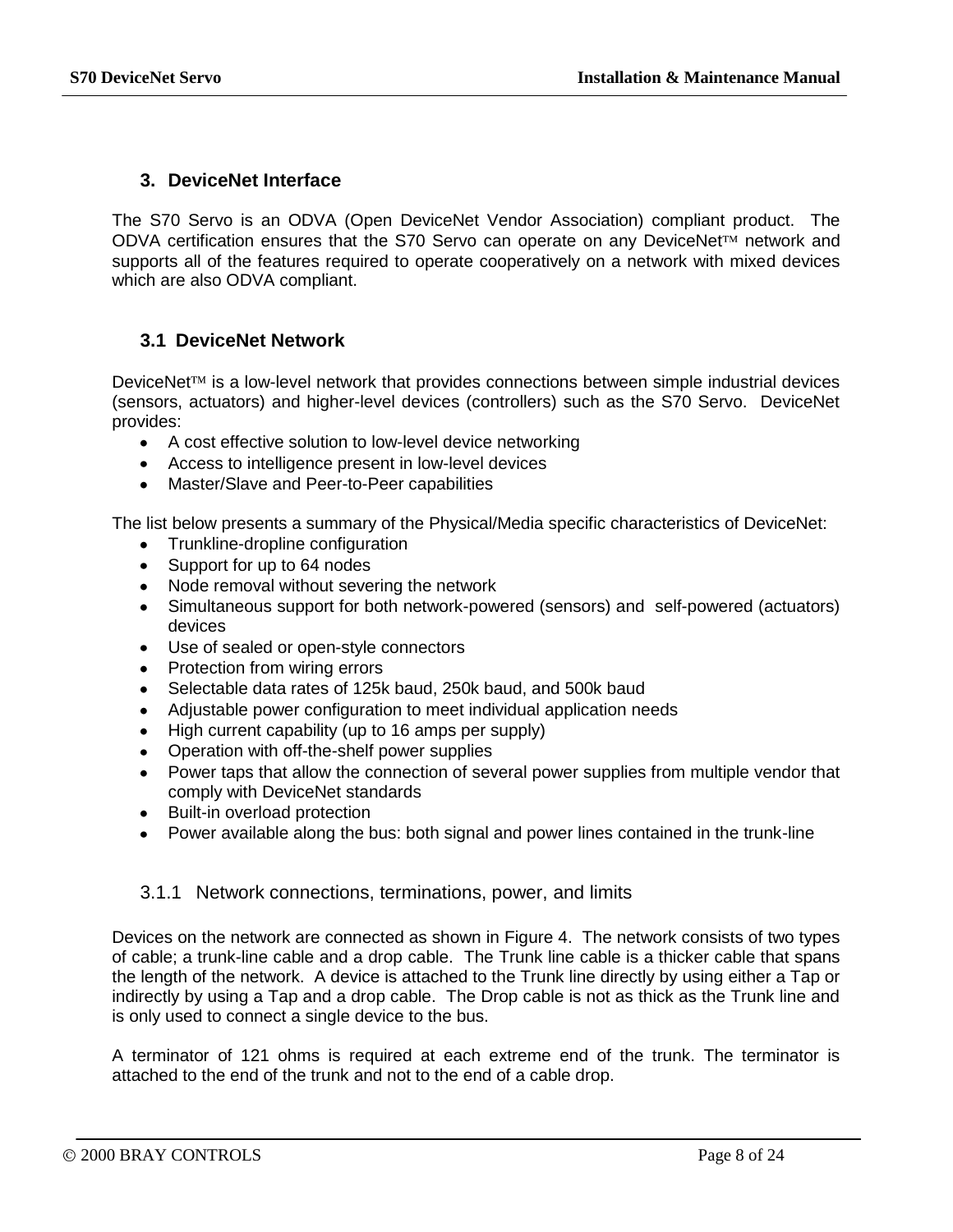The resistor requirements are:

121 ohm 1 % Metal Film 1/4 Watt

Terminating resistors should never be included in nodes. Inclusion of this capability could easily lead to a network with improper termination (too high or too low an impedance) potentially causing failure. For example, removal of a node that includes a terminating resistor could result in network failure.

Devices along the truck-line are attached with Taps [\(Figure 5\)](#page-10-1) so that any device can be removed or replaced without disconnecting the trunk-line. This feature provides the ability to interchange devices on a network while it is operational reducing network downtime.

Both the trunk-line and drop cables consist of 4 wires and a shield. The wire colors and connector wiring are described in Section [\(2.2.3\)](#page-5-0) for the DeviceNet<sup>TM</sup> Mini-style connector used in the S70 Actuator, and the DeviceNet $TM$  Open Style connector used on the S70 Servo.

The trunk-line and drop cable are limited in length and are also effected by the speed of the network. Refer to [Table 3](#page-10-2) for details on cable lengths.



<span id="page-9-0"></span>**Figure 4: Example DeviceNet™ communication link**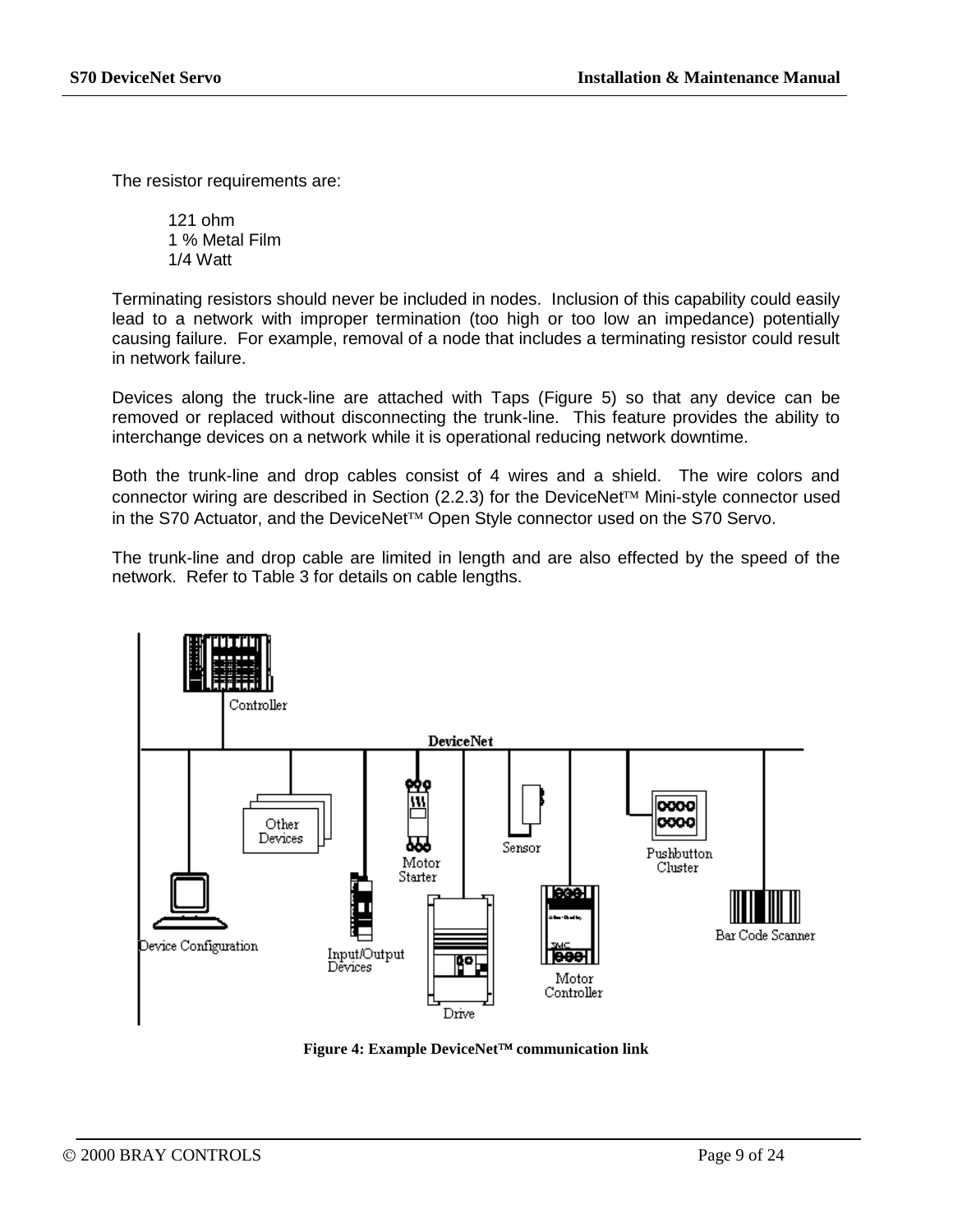

**Figure 5: Example of Network connection with tap, Trunk line, and Drop line.**

<span id="page-10-1"></span>

| <b>Specifications</b>   |                                  | 125 Kbps Data Rate 250 Kbps Data Rate 500 Kbps Data Rate |                               |
|-------------------------|----------------------------------|----------------------------------------------------------|-------------------------------|
| Thick trunk length      | $500 \text{ m}$ (1640 ft)        | $250 \text{ m} (820 \text{ ft})$                         | $100 \text{ m}$ (238 ft)      |
| Thin truck length       | $100 \text{ m}$ (328 ft)         | $100 \text{ m}$ (328 ft)                                 | $100 \text{ m}$ (328 ft)      |
| Max drop length         | $6 \text{ m} (20 \text{ ft})$    | $6 \text{ m} (20 \text{ ft})$                            | $6 \text{ m} (20 \text{ ft})$ |
| Cummulative drop length | $156 \text{ m} (512 \text{ ft})$ | 78 m (256 ft)                                            | $39 \text{ m}$ (128 ft)       |

Table 3: DeviceNet<sup>™</sup> Cable Lengths

# <span id="page-10-2"></span><span id="page-10-0"></span>3.1.2 Network Grounding and Isolation

To prevent ground loops, the DeviceNet network should be earth grounded in only one location. The physical layer circuitry in all devices is referenced to the V- bus signal. Connection to earth ground is provided at the bus power supply and is discussed in Section [3.1.3.](#page-11-0) No current flow between V- and earth ground may occur via any device other than a power supply. A ground isolation barrier must exist for every device. The S70 Servo V- bus signal is entirely isolated from ground and is not affected by the grounding of the S70 Actuator. Since the S70 Actuator is powered from the line voltage, the body of the S70 Actuator is connected to earth. A safety hazard may exist if the earth ground connection to the S70 Actuator body is removed.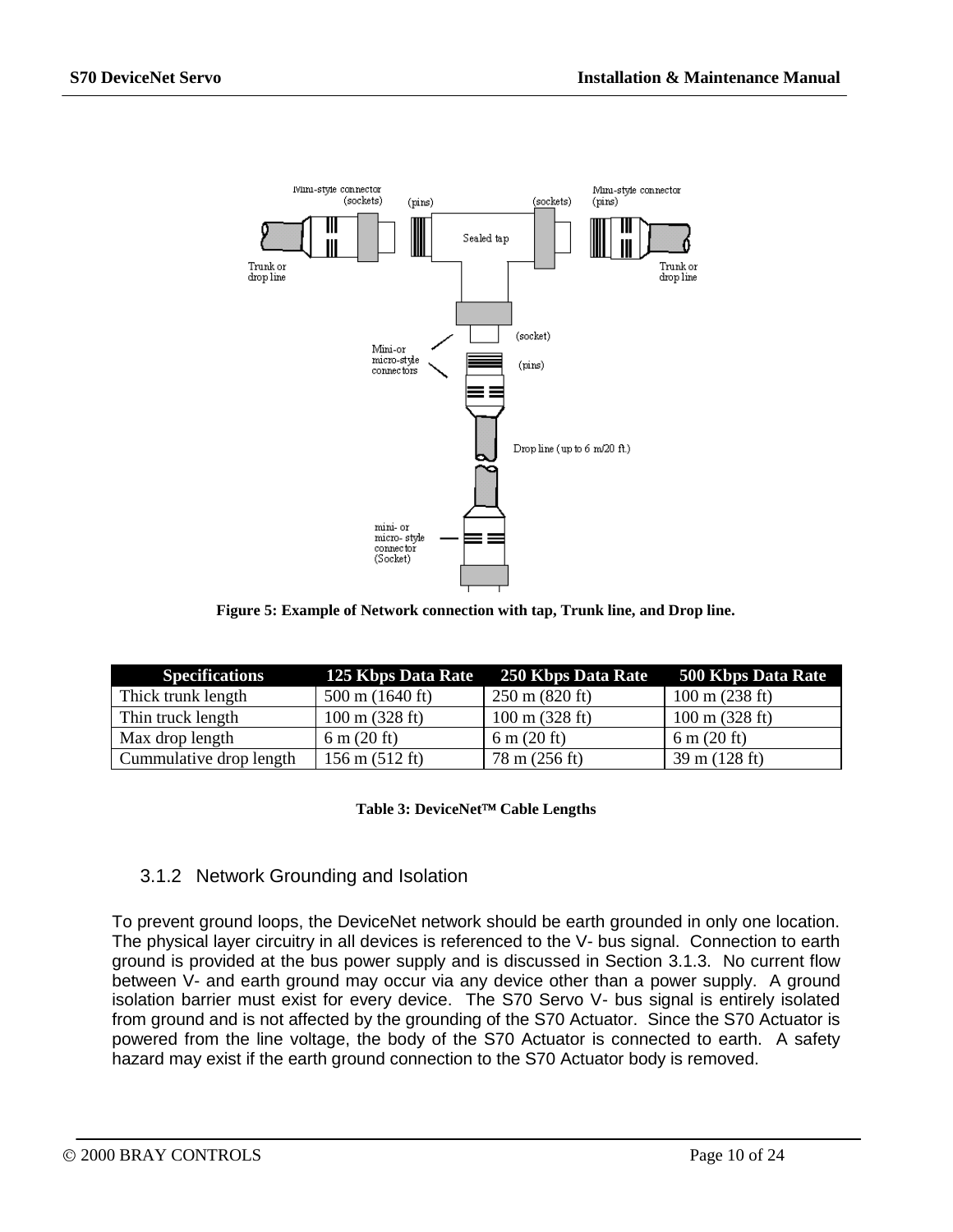DeviceNet should be grounded at ONE location. Grounding at more then one location may produce ground loops, while not grounding the network will increase sensitivity to ESD and outside noise sources. The single grounding location should be at a power tap. Sealed

DeviceNet power taps are designed to accommodate grounding. Grounding near the physical center of the network is also desired.

The trunk drain/shield should be attached to the power supply ground or V- with a copper conductor that is either solid, stranded, or braided. Use a 1" copper braid or a #8 AWG wire that is less than 3 meters/10 feet in length. This should then be attached to a good earth or building ground (such as an 8 foot stake driven into the ground, attached to building iron or to the cold water plumbing).

If the network is already grounded, do NOT connect the grounding terminal of the tap or ground of the supply to earth. If more than one supply is on the network, then connect the drain wire/shield at ONE supply only, preferably near the physical center of the network.

### <span id="page-11-0"></span>3.1.3 Network Power

In addition to providing communications, DeviceNet also provides power. Because power and signal conductors both are contained in the cable, devices can draw power directly from the network without the need for separate power sources.

DeviceNet has a single supply current capability of up to 16 amps using a thick cable trunk line, and up to 6 amps using a thin cable trunk line , which makes the network highly functional and cost-effective.

The power bus capabilities for DeviceNet are:

- Cable length as long as 500 m (1,640 feet)
- Support for as many as 64 nodes of varying current
- Adiustable configuration

Because of the flexibility of DeviceNet<sup>TM</sup>, there are several power design choices. This section provides guidelines to help configure power along a network in a way that maximizes performance and minimizes cost.

Power configuration is adjustable based on your system requirements. The DeviceNet power bus is supplied by a nominal 24 volt source and can support up to 8 amps on any section of thick cable trunk line or up to 3 amps on any section of thin cable trunk line. Since this much current can be drawn from each side of a power tap, a single supply network can possibly provide twice these current levels. If the system has even greater requirements, DeviceNet<sup>TM</sup> can support multiple power supplies, which can result in almost unlimited power. The majority of DeviceNet<sup>TM</sup> applications, however, will require only one power supply.

Important: Before you begin, familiarize yourself with the country and local codes in which the system to be installed. In the U.S. and Canada the DeviceNet cable system must be installed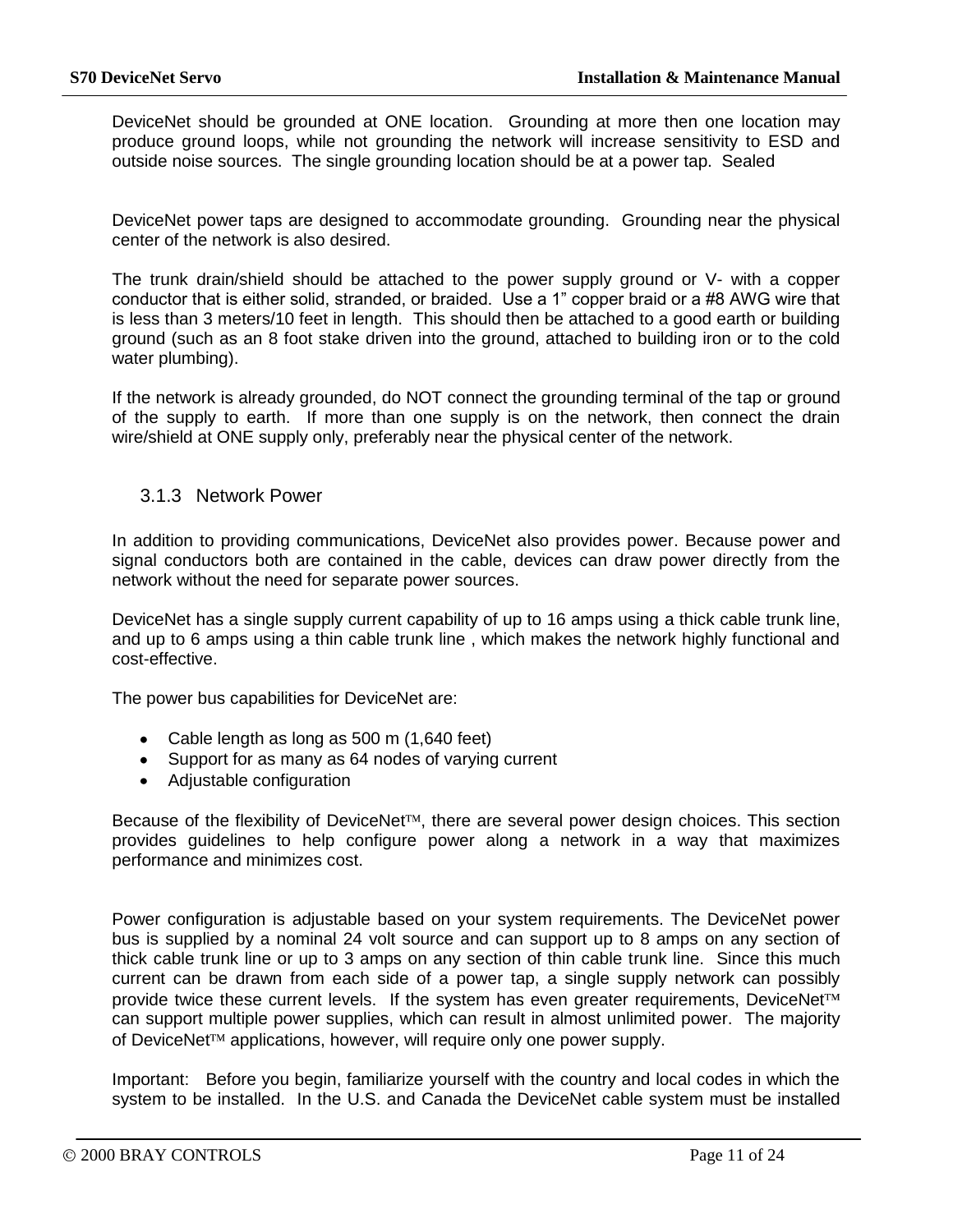as a Class 2 circuit. This requires limiting the current in any section to 4 amps. The rating of the system components themselves, however, is 8 amps.

The trunk-line can be constructed of either thick cable or thin cable. A combination of both thick and thin cable can be used provided that only one type of cable is used for any section of cable (length between two power taps or between a power tap and the end of the trunk line).

There are several items that can limit the current available on the network. More than one of these limits can independently exist at the same time:

- The 8 amp current limit of thick cable
- The 8 amp current limit of mini-style connectors
- The 3 amp current limit of thin cable
- The 3 amp current limit of micro-style connectors
- The maximum common mode limit of the transceiver\*

\*simply put, this parameter limits the voltage drop that can be tolerated on the power cable. The current that corresponds to the maximum common mode voltage drop is indicated in [Table 4](#page-12-0) and [Table 5.](#page-12-1)

| Network<br>Length m<br>(f <sub>t</sub> ) | 0    | 25<br>(82) | 50<br>164) | 100<br>(328) | .50<br>(492) | 200<br>(656) | 250<br>(820) | 300<br>(984) | 350<br>(1148) | 400<br>1312) | 450<br>(1476) | 500<br>1640) |
|------------------------------------------|------|------------|------------|--------------|--------------|--------------|--------------|--------------|---------------|--------------|---------------|--------------|
| Maximum<br>Current in<br>Amps            | 8.00 | 8.00       | 5.42       | 2.93         | 2.01         | .53          | 1.23         | .03          | 0.89          | 0.78         | 0.69          | 0.63         |

#### **Table 4: Maximum current based upon thick cable network length**

<span id="page-12-0"></span>

| Network<br>Length m<br>(f <sub>t</sub> ) | 0    | 10<br>(33) | 20<br>(66) | 30<br>(98) | 40<br>131 | 50<br>164) | 60<br>(197) | 70<br>(230) | 80<br>(262) | 90<br>(295) | 100<br>(328) |
|------------------------------------------|------|------------|------------|------------|-----------|------------|-------------|-------------|-------------|-------------|--------------|
| Maximum<br>Current in<br>Amps            | 3.00 | 3.00       | 3.00       | 2.06       | 1.57      | .26        | 0.06        | .91         | 0.80        | 0.71        | 0.64         |

#### **Table 5: Maximum Current Available based upon Thin Cable Network Length**

<span id="page-12-1"></span>The network power supply can be placed at the end or at the center of the network. By examining the current requirements of the network, the power supply should be placed such that the maximum current specification is not exceeded.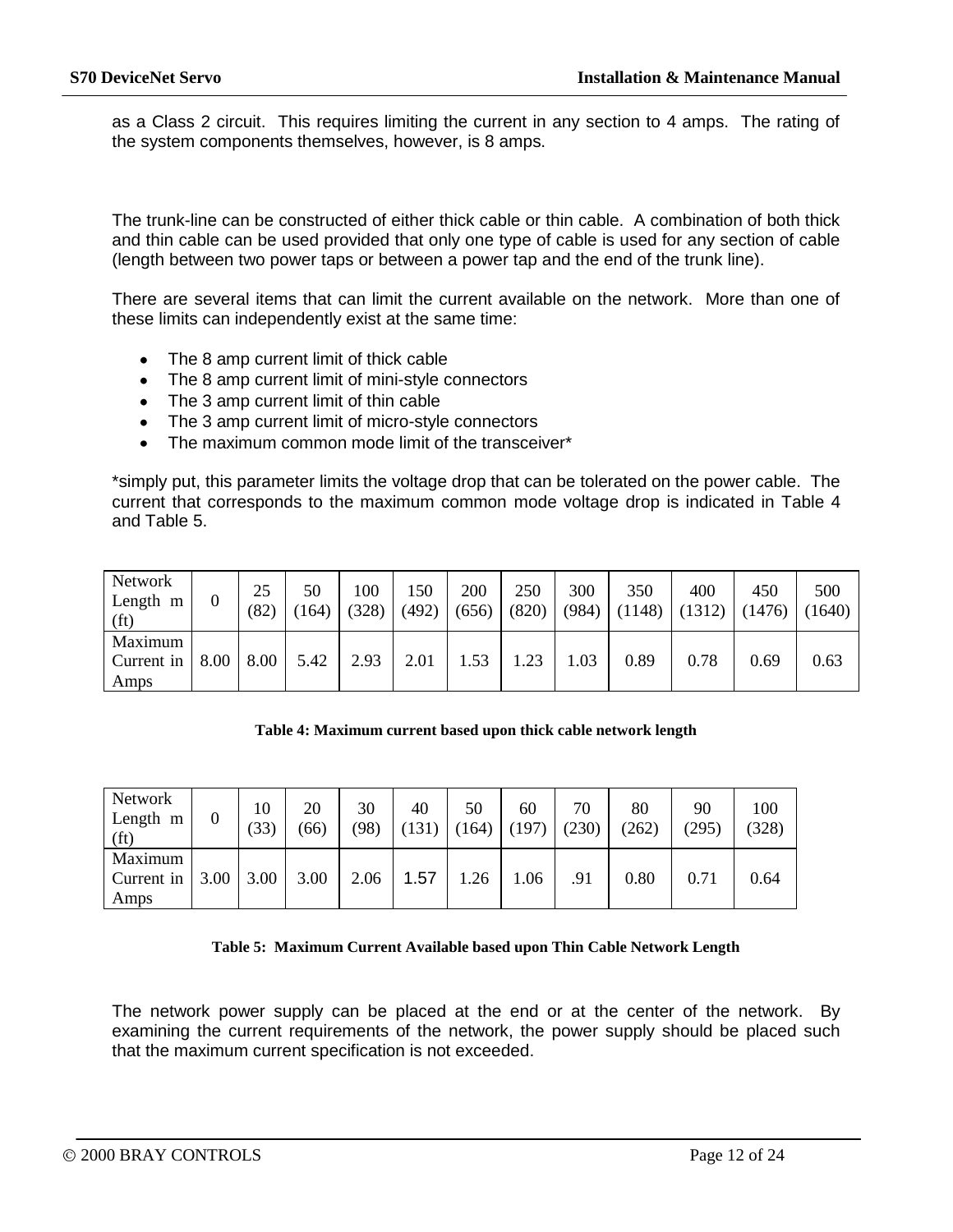The selection of the power supply should ensure a tolerance of +24 VDC +/- 1% and current capability of 0-16 amps.

### <span id="page-13-0"></span>3.1.4 Network Status LED

This bi–color (green/red) LED (D17,

[Figure 1\)](#page-3-1) indicates the status of the communication link. Refer to table

| <b>LED</b> State      | <b>Description</b>                                                                                                                            |
|-----------------------|-----------------------------------------------------------------------------------------------------------------------------------------------|
| Off                   | The S70 is not on-line and has not<br>completed the Dup MAC_ID test<br>yet. The S70 may also not be<br>powered.                               |
| Green                 | The S70 is on-line and allocated to<br>a master.                                                                                              |
| <b>Flashing Green</b> | The S70 is on-line and not<br>connected (not allocated to a<br>master)                                                                        |
| Red                   | Non recoverable Critical Link<br>Failure. The S70 has detected an<br>error that has rendered it incapable<br>of communicating on the network. |
| <b>Flashing Red</b>   | The Communication Faulted such<br>as a connection time-out. The S70<br>can recover from this error.                                           |

#### Table 6: DeviceNet<sup>™</sup> Network LED Indicator

### <span id="page-13-1"></span>3.1.5 Commissioning

Commissioning is the process of taking the S70 Servo from the on-line state to establishing a dedicated connection with a master on the network. The S70 Servo supports a Polled network connection and an Explicit message connection. These connections are supported simultaneously but only one connection of each type is supported at a time.

When the S70 Servo transitions from the On-line state to the Commissioned state, the Network LED (Section [3.1.4\)](#page-13-0) will change from flashing green to a solid green. When the Master / Slave relationship is released, the Network Led will return to a flashing green.

As an example, if the Mac Id of the S70 Servo is added to the scan list of a process controller, the process controller will establish a Polled Message connection with the S70 and will transition the S70 Servo to the commissioned state. Once the S70 Servo is commissioned, the process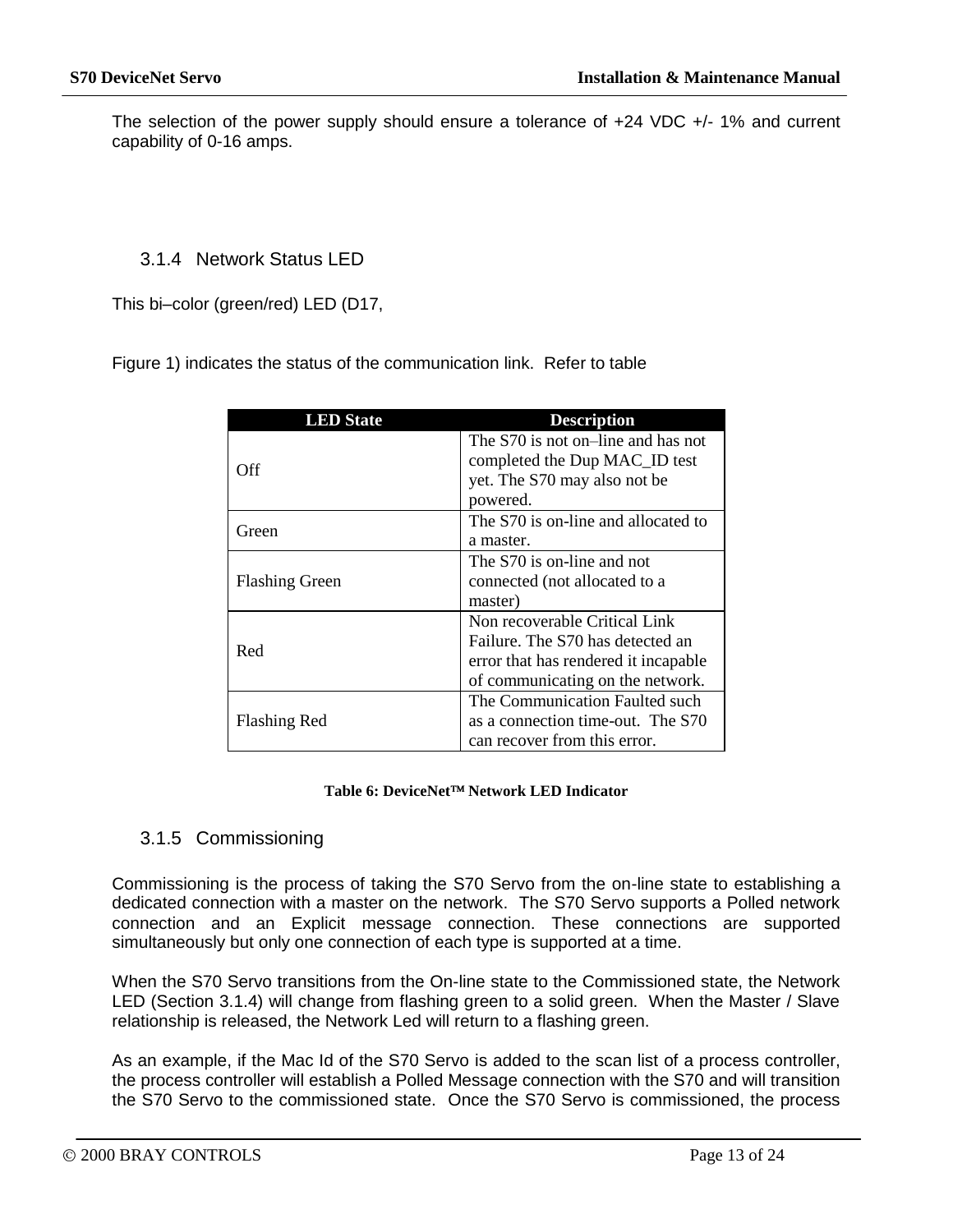controller has exclusive control of the S70 Servo via the polled message connection. The polled message connection allows the process controller to position the S70 Actuator, and receive the present actuator position. If the process controller establishes an additional Explicit message connection, the process controller could also simultaneously monitor or control other features of the S70 Servo as described in Section [\(3.1.6\)](#page-14-0).

### <span id="page-14-0"></span>3.1.6 Supported Attributes

The S70 Servo supports attributes in the Assembly Class (4), Instance (1), which provide access to the features that are also accessible in the EDS (Electronic Data Sheet). These attributes are provided in the event the user wishes to monitor or control aspects of the S70 Servo beyond a polled message connection.

A process controller will typically access the S70 Servo through a polled message connection. A polled message connection only sends and receives the S70 Servo actuator position. To monitor or control additional features of the S70 Servo, an explicit message must be sent to the S70 Servo with the appropriate attribute.

As an example, to monitor the temperature of the S70 Actuator motor, the process controller would send the Group 2 Explicit message Assembly (4), Instance (1), and Attribute (101). The response from the message would be the two-byte temperature.

The attributes supported by the S70 Servo are listed in [Table 3.](#page-10-2) All attributes can be read (GET service) and set (SET Service) unless otherwise noted. As an example, attribute 100, Valve position, if "SET" would position the valve, if the attribute were read (GET), the present valve position would be returned.

The EDS (Electronic Data Sheet) file, which is provided with the S70 Servo, contains the most current information pertaining to attribute data. Use the EDS as a reference for data types, data formats, and data conversion. Also check the Bray WEB site to obtain the latest EDS file for the S70 Servo (www.bray.com).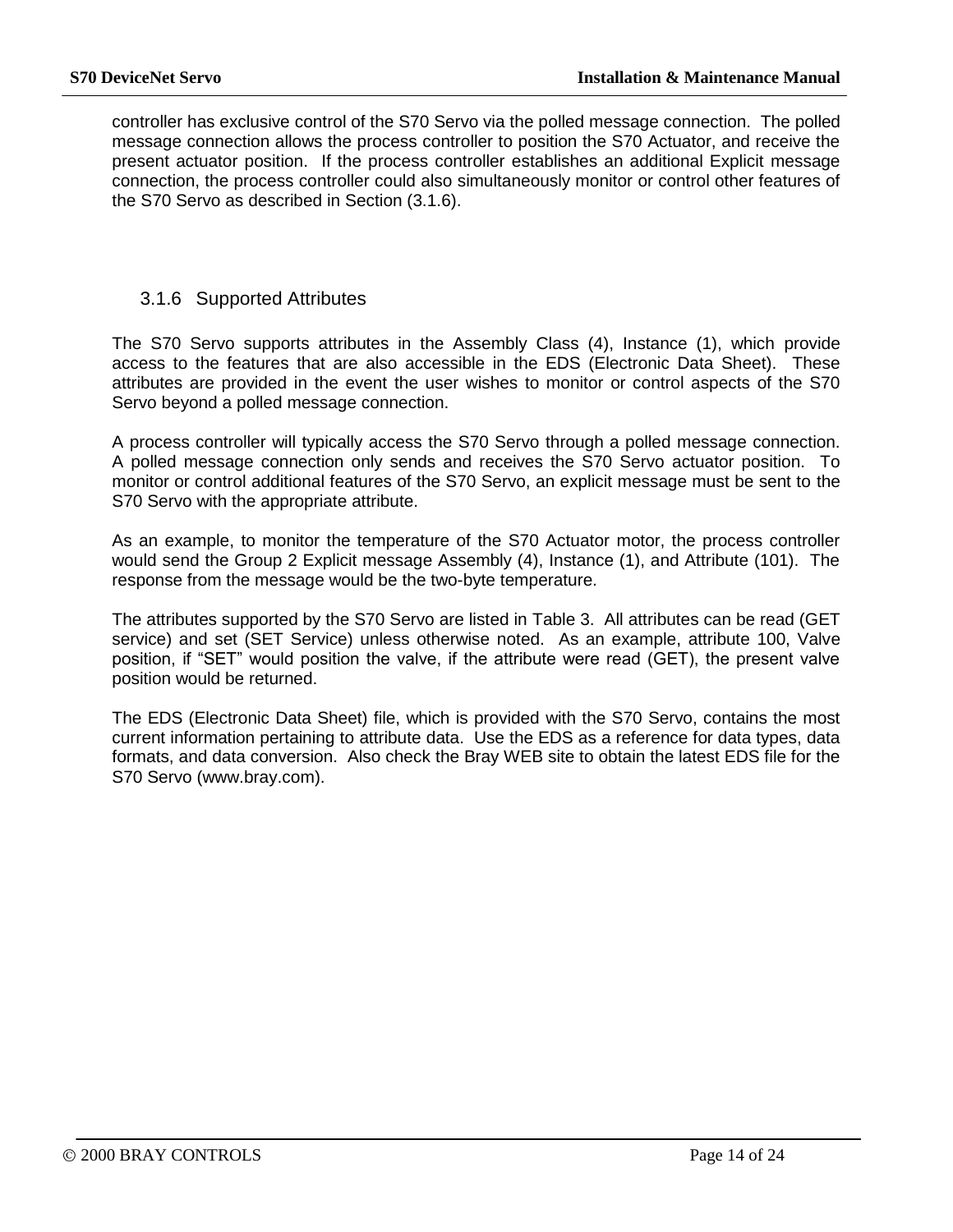| <b>Attribute Description</b>       | <b>Attribute (Hex)</b> | <b>Attribute (Decimal)</b> |
|------------------------------------|------------------------|----------------------------|
| <b>Valve Position</b>              | 0x64                   | 100                        |
| Actuator Opened /                  | 0x67                   | 103                        |
| Closed <sup>1</sup>                |                        |                            |
| Local / Remote Switch <sup>1</sup> | 0x68                   | 104                        |
| Open / Close Limit <sup>1</sup>    | 0x69                   | 105                        |
| Force Open / Close <sup>1</sup>    | 0x70                   | 112                        |
| Auto / Manual <sup>1</sup>         | 0x71                   | 113                        |
| Torque Limit <sup>1</sup>          | 0x72                   | 114                        |
| <b>Speed Control Enabled</b>       | 0x73                   | 115                        |
| <b>Opening Speed</b>               | 0x74                   | 116                        |
| <b>Opening Speed Begin</b>         | 0x75                   | 117                        |
| <b>Opening Speed End</b>           | 0x76                   | 118                        |
| <b>Closing Speed</b>               | 0x77                   | 119                        |
| Closing Speed Begin                | 0x78                   | 120                        |
| Closing Speed End                  | 0x79                   | 121                        |
| <b>Failure Mode Enable</b>         | 0x7a                   | 122                        |
| <b>Failure Position</b>            | 0x7b                   | 123                        |
| <b>Instant Reverse Delay</b>       | 0x7c                   | 124                        |
| Serial Number <sup>1</sup>         | 0xC0                   | 192                        |
| Feature Set <sup>1</sup>           | 0xC1                   | 193                        |

<sup>1</sup> Attributes which are not settable.

#### **Table 7: S70 Servo supported attributes**

# <span id="page-15-0"></span>**3.2 Configuration**

When adding the S70 Servo to a DeviceNet network, it must be configured with the correct network Baud Rate and it must also have a unique Mac ID. This is typically referred to as Node Commissioning.

Normally the S70 Servo should not be added to an existing network until the MAC ID and Baud rate have been properly set. If the S70 Servo is added to a network with either a conflicting MAC ID or incorrect Baud rate, the network will not be effected, but the S70 Servo will be taken offline as indicated by a solid red color on the Network LED. The unit must then be removed from the network and then added after the conflicts have been resolved.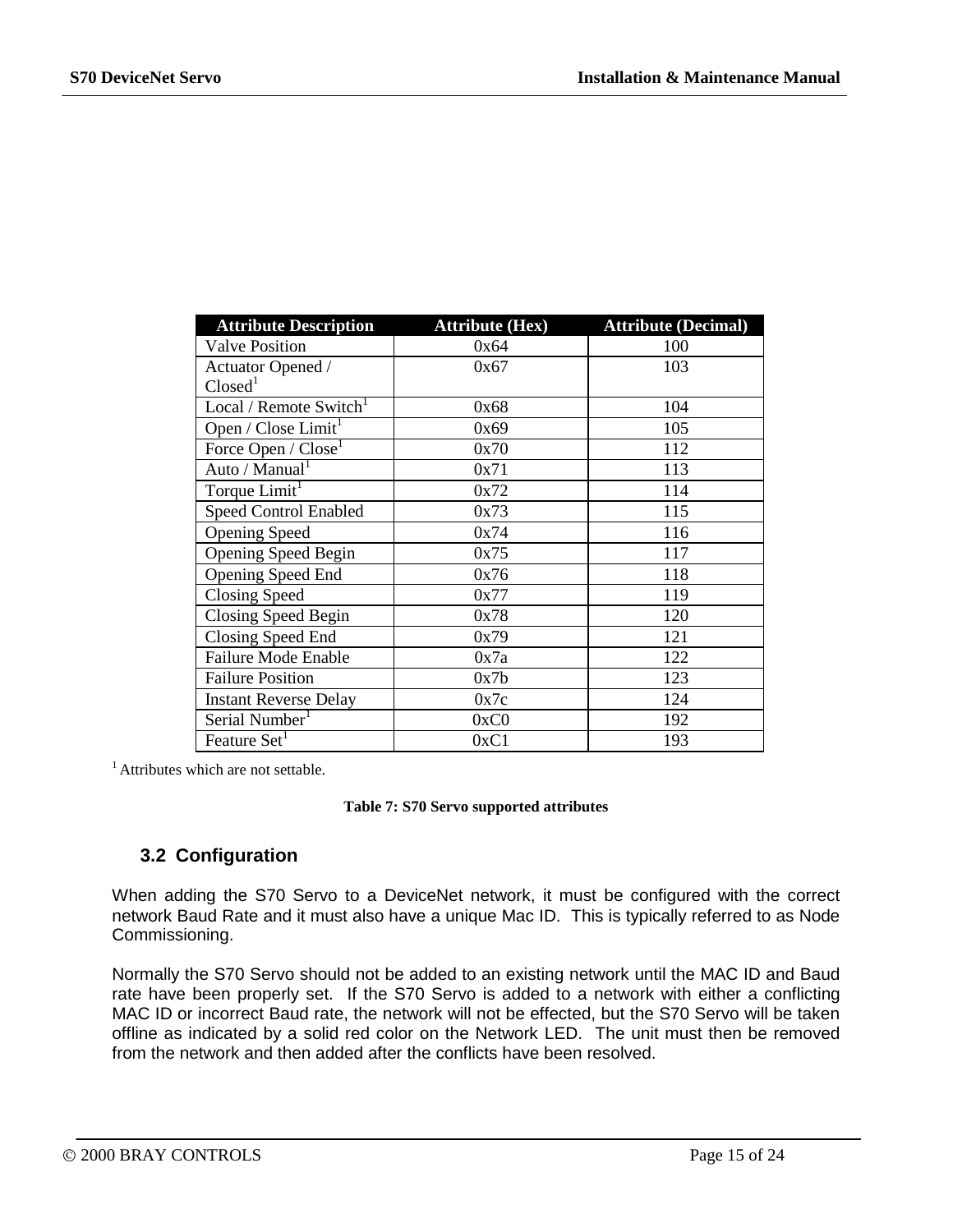When adding devices to a network, it is best to setup an independent workstation with a DeviceNet interface for Node Commissioning. Any Node Commissioning application can be used to configure the S70 Servo. Refer to the application software user manual for specific information on Node Commissioning.

### <span id="page-16-0"></span>**3.3 Communication**

All communication with the S70 Servo takes place over the DeviceNet network. The DeviceNet interface gives the user the ability to control and monitor the S70 Servo and S70 Actuator.

<span id="page-16-1"></span>The S70 Servo supports standard DeviceNet Polled and Explicit messaging connections.

### 3.3.1 Polled Message Connection

A polled message connection provides a Master with the ability to rapidly send and receive short messages to all devices on a network in a "polled" fashion. This is typically the main communication mode of a process controller.

The Polled message sent by the master must by 2 bytes and corresponds to a requested valve position. The S70 Servo responds with 2 bytes, which corresponds to the current valve position.

The range for valid data is "0" to "0x7FFF" which represents a "0°" to "90°" valve position.

### <span id="page-16-2"></span>3.3.2 Explicit Message Connection

An explicit message connection provides the Master with the ability to directly access a particular parameter that is supported by the S70 Servo. These parameters are accessed by using the "GET" or "SET" DeviceNet attribute service. As an example, an Explicit Message can be used to position the valve, monitor the motor temperature, and set special features. Refer to Section [\(3.1.6\)](#page-14-0) for further information.

### <span id="page-16-3"></span>**3.4 EDS (Electronic Data Sheet)**

An EDS (Electronic Data Sheet) is an external file that contains information about configurable attributes for a device, including object addresses of each parameter. The EDS provides the user with a simple to use interface for configuring and monitoring a device.

Many software applications access the EDS file, which is included with the S70 Servo to aide in the configuration of the network, and the devices on the network. Products such as the process controller will use the EDS to automatically obtain the data that is required for configuration.

Refer to [Figure 6](#page-17-0) for an example of how an application uses the EDS information to create a graphical display of a network.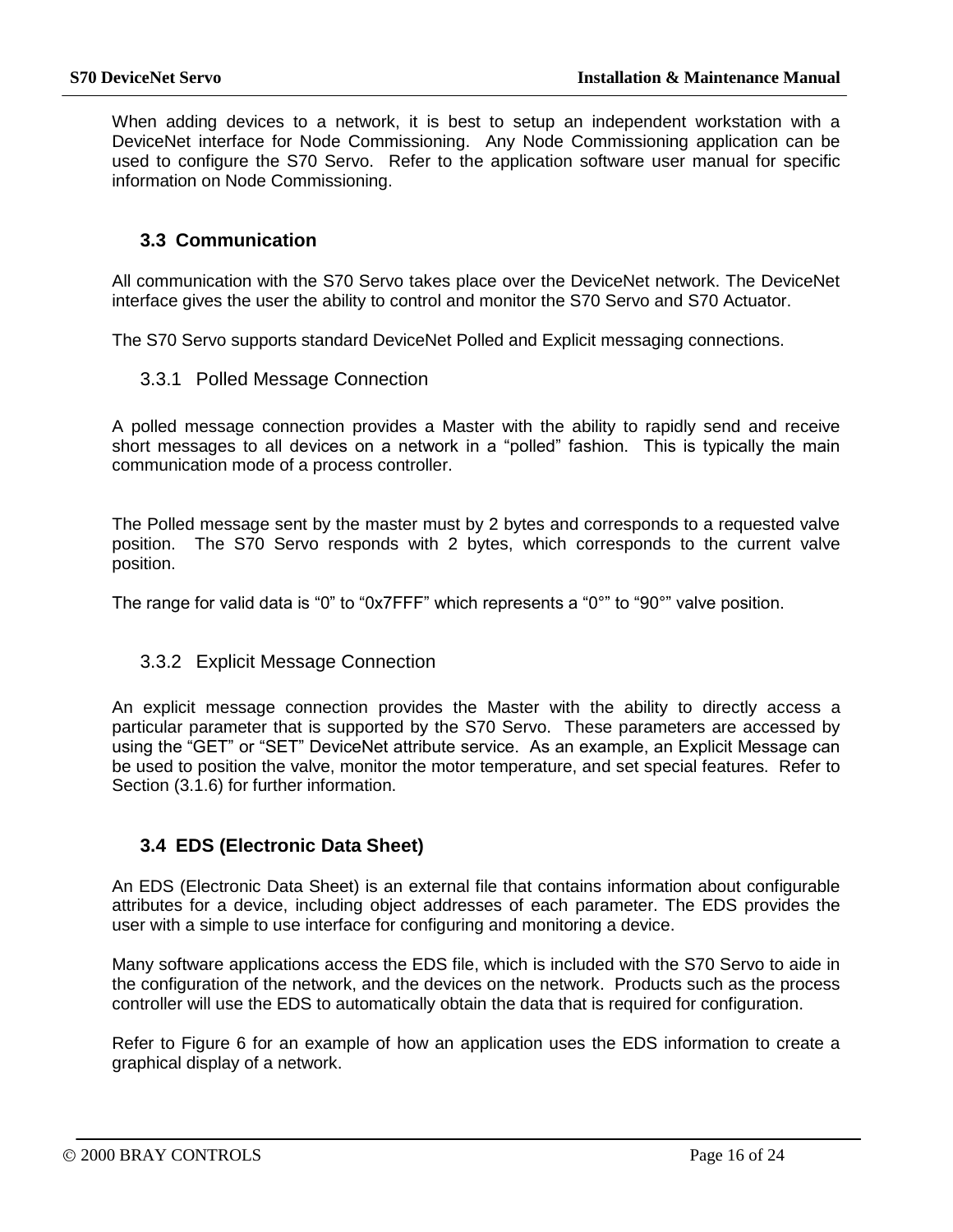

#### **Figure 6: An example display of a network created from EDS information**

<span id="page-17-0"></span>When the S70 Servo EDS file is accessed through an application as shown in [Figure 7,](#page-18-0) all of the parameters available for monitoring and configuration are displayed. Since there are more parameters available than can be displayed on the screen at the same time, the parameters can be also displayed in groups. In [Figure 8,](#page-20-0) the Parameter Group "Actuator Status" is displayed. The S70 Servo divides the display into the following groups:

- Actuator Status Actuator Status Group  $\bullet$
- Actuator Control Actuator Control Group
- Speed Control Actuator Speed Control Group  $\bullet$
- Default Behavior Actuator Default Behavior Group  $\bullet$
- DeviceNet DeviceNet settings Group
- Product Information Product Information Group  $\bullet$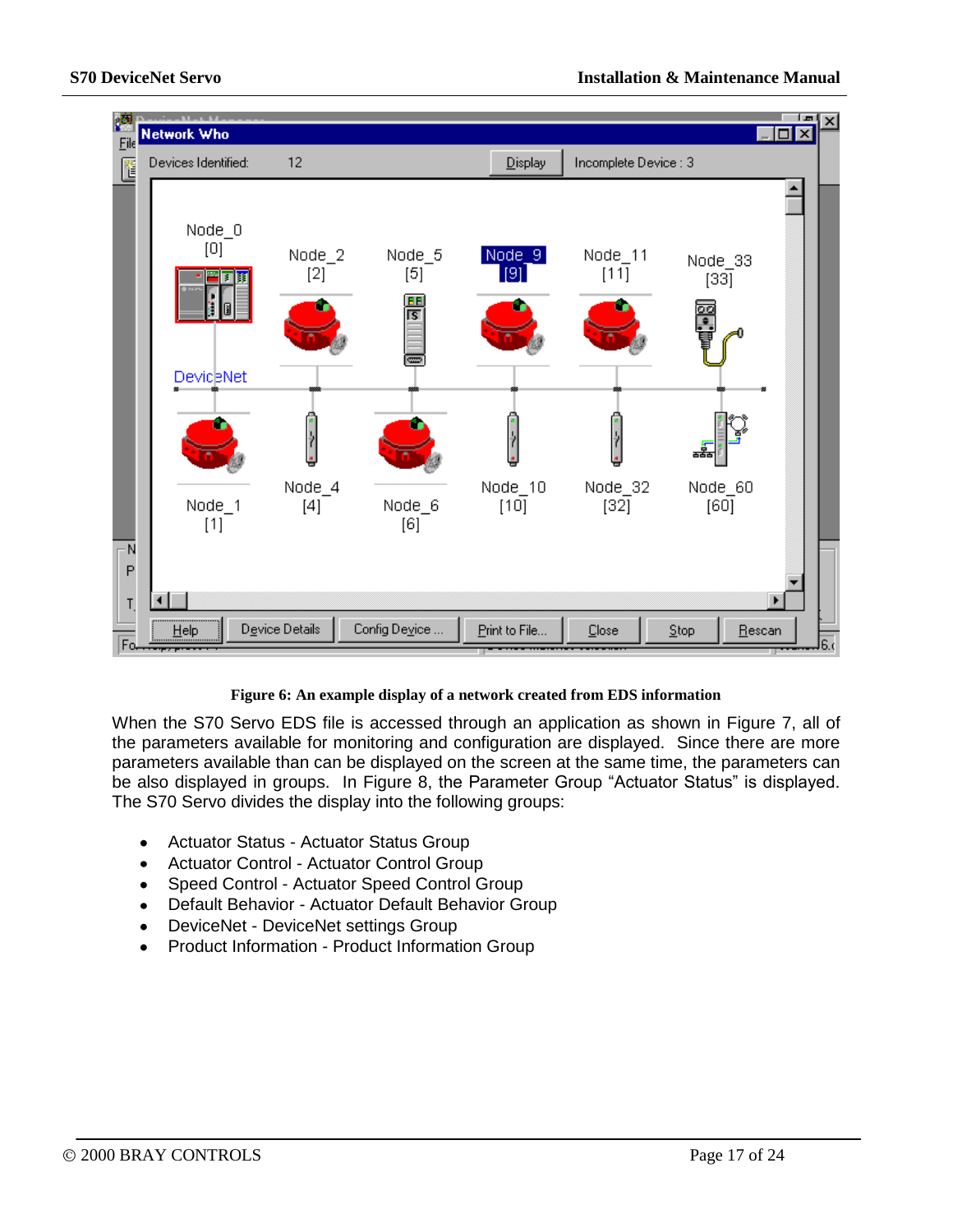| 圖<br>Eile | $-11 - 11$<br>Network Who                                                                                                                                   |                                                                        |                                                |                       | - 미 >                                   |  |
|-----------|-------------------------------------------------------------------------------------------------------------------------------------------------------------|------------------------------------------------------------------------|------------------------------------------------|-----------------------|-----------------------------------------|--|
| ľ         | Devices Identified:                                                                                                                                         | 12                                                                     | Display                                        | Incomplete Device : 3 |                                         |  |
|           | Device Configuration - Enhanced Mode                                                                                                                        |                                                                        |                                                |                       | $\overline{\mathbf{x}}$                 |  |
|           | Node Name: Node_9<br>Vendor:<br>Product Name:                                                                                                               | <b>Bray Controls</b><br><b>S70</b><br>Description: Online Build result | Node Address: 9                                |                       | Close<br><b>Help</b><br>Set to Defaults |  |
|           | Device Info<br><b>Parameters</b><br>Status:                                                                                                                 | Device Values                                                          | Parameter Group<br>[All Parameters]            |                       | Modify Parameter<br>Start Monitor       |  |
|           | Name<br><b>Num</b><br>Valve Position<br>$\overline{2}$<br>Mac Id<br>3R<br><b>Baud Rate</b>                                                                  | Value                                                                  | 32.9 Degrees<br>9<br>500K                      |                       | Load from File<br>Load from Device      |  |
|           | 4R<br>Motor Temperature<br>5R<br>Motor Current<br>6 <sub>R</sub><br><b>Actuator Action</b><br>7R<br><b>Travel Limit Switch</b><br>8R<br>Torque Limit Switch |                                                                        | 19 °C<br>0.00 Amps<br>Stopped<br>Midway<br>0K. |                       | Save to File<br>Save to Device          |  |
| N<br>P    | 9R<br>Local/Remote/Off<br>10 <sub>R</sub><br>Local Force Valve                                                                                              |                                                                        | Remote<br>(Remote Operation)                   |                       | Print to Text File                      |  |
|           |                                                                                                                                                             |                                                                        |                                                |                       |                                         |  |
| Pa.       | Help                                                                                                                                                        | Device Details<br>Config Device                                        | Print to File                                  | Close                 | Stop<br>Rescan                          |  |

**Figure 7: Display of S70 Parameters supported by the EDS file**

<span id="page-18-0"></span>EDS parameters which are settable can be modified and saved to the S70 Servo. As an example, to change the valve position, the "Valve Position" parameter is highlighted, and then "Modify Parameter" is selected. [Figure 9](#page-21-2) is an example of an EDS parameter modification display. Once the parameter has been modified, it is saved to the S70 Servo and takes effect immediately.

Depending upon the EDS enabled application that is used, features such as monitoring are available which provide the user with a continuously updated display the selected parameter group.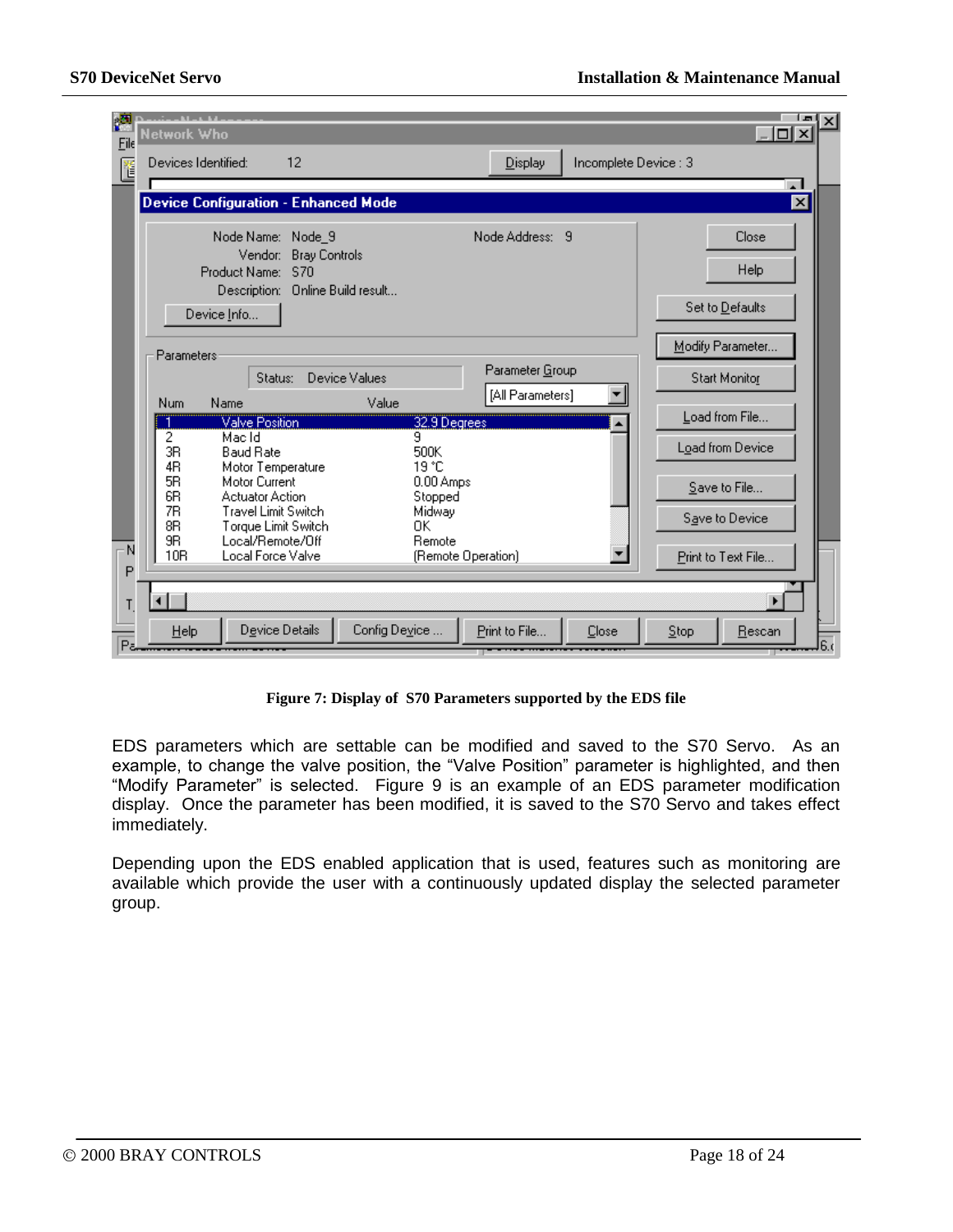The S70 Servo supports the following EDS parameters:

- $\bullet$ Valve Position
- Mac Id  $\bullet$
- $\bullet$ Baud Rate
- Actuator Action
- Travel Limit Switch  $\bullet$
- Torque Limit Switch  $\bullet$
- Local/Remote/Off  $\bullet$
- Open/Stop/Close  $\bullet$
- Handwheel  $\bullet$
- Speed Control  $\bullet$
- Failure Mode
- Instant Reverse Delay
- Serial Number  $\bullet$
- Enabled Features

Detailed information on how to use these parameters are provided in the S70 Servo on-line help system.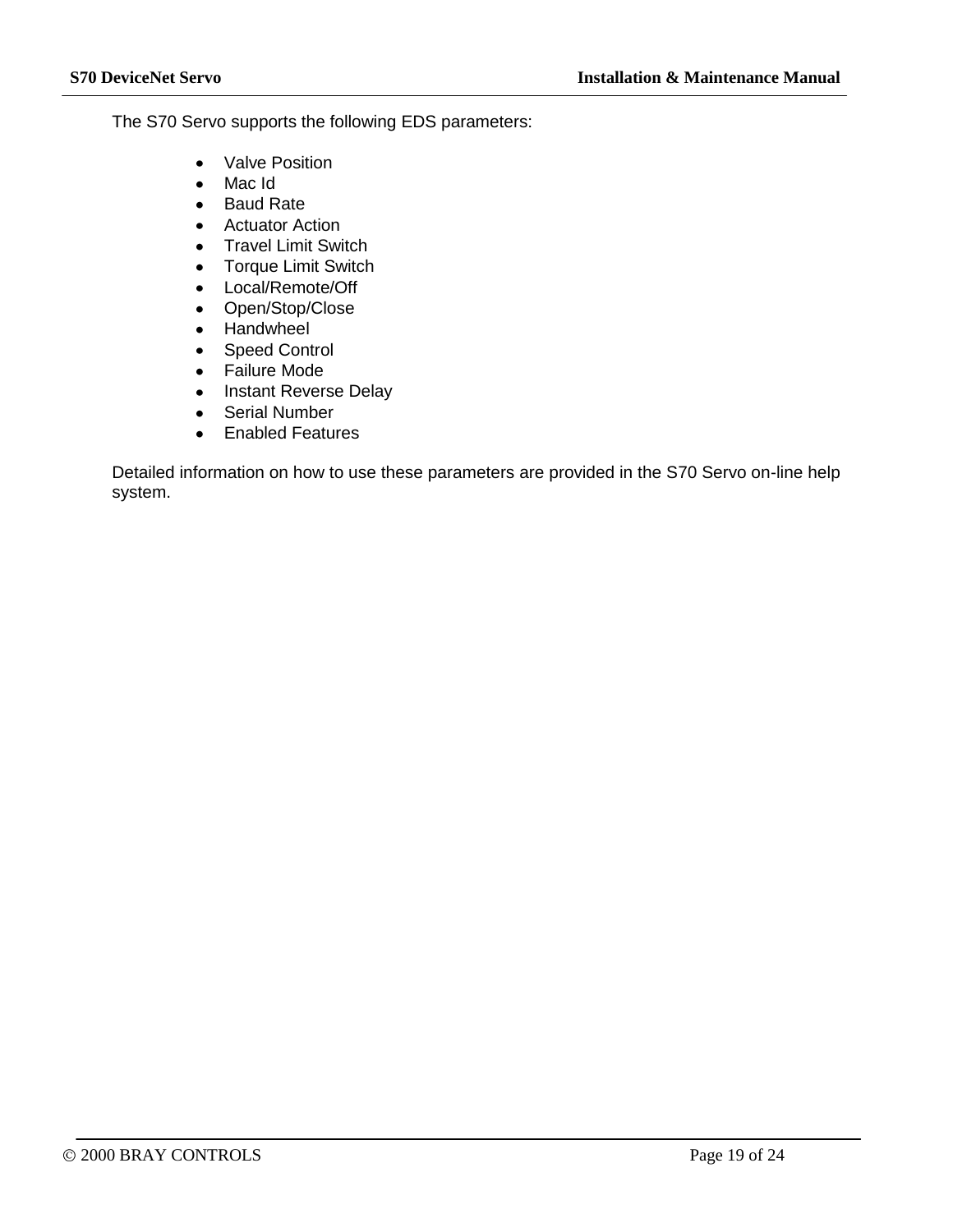| И<br>Eile | والمقارب والقادماني<br>Network Who                                                            |                                                                               |               |                      |                                           |                       |                                | $ \Box$ $\times$                  |
|-----------|-----------------------------------------------------------------------------------------------|-------------------------------------------------------------------------------|---------------|----------------------|-------------------------------------------|-----------------------|--------------------------------|-----------------------------------|
| ľ         | Devices Identified:                                                                           | 12                                                                            |               |                      | $D$ isplay                                | Incomplete Device : 3 |                                |                                   |
|           | Device Configuration - Enhanced Mode                                                          |                                                                               |               |                      |                                           |                       |                                | $\mathbf{A}$<br>$\vert x \vert$   |
|           | Vendor:<br>Product Name: S70<br>Device Info                                                   | Node Name: Node_9<br><b>Bray Controls</b><br>Description: Online Build result |               |                      | Node Address: 9                           |                       |                                | Close<br>Help<br>Set to Defaults  |
|           | Parameters                                                                                    | Status:                                                                       | Device Values |                      | Parameter Group<br><b>Actuator Status</b> |                       |                                | Modify Parameter<br>Start Monitor |
|           | <b>Num</b><br>Name<br><b>Valve Position</b>                                                   |                                                                               | Value         | 32.9 Degrees         |                                           |                       |                                | Load from File                    |
|           | 4R<br>5R<br>Motor Current                                                                     | Motor Temperature                                                             |               | 19 °C<br>$0.00$ Amps |                                           |                       |                                | Load from Device                  |
|           | 6R<br><b>Actuator Action</b><br>7R<br><b>Travel Limit Switch</b><br>8R<br>Torque Limit Switch |                                                                               |               | Midway<br>OΚ         | Stopped                                   |                       | Save to File<br>Save to Device |                                   |
| N<br>P    |                                                                                               |                                                                               |               |                      |                                           |                       |                                | Print to Text File                |
| Т         |                                                                                               |                                                                               |               |                      |                                           |                       |                                |                                   |
| Pε.       | Help                                                                                          | Device Details                                                                | Config Device |                      | Print to File                             | Close                 | Stop                           | Rescan                            |

<span id="page-20-0"></span>**Figure 8: Example of the Actuator Status EDS Group Display**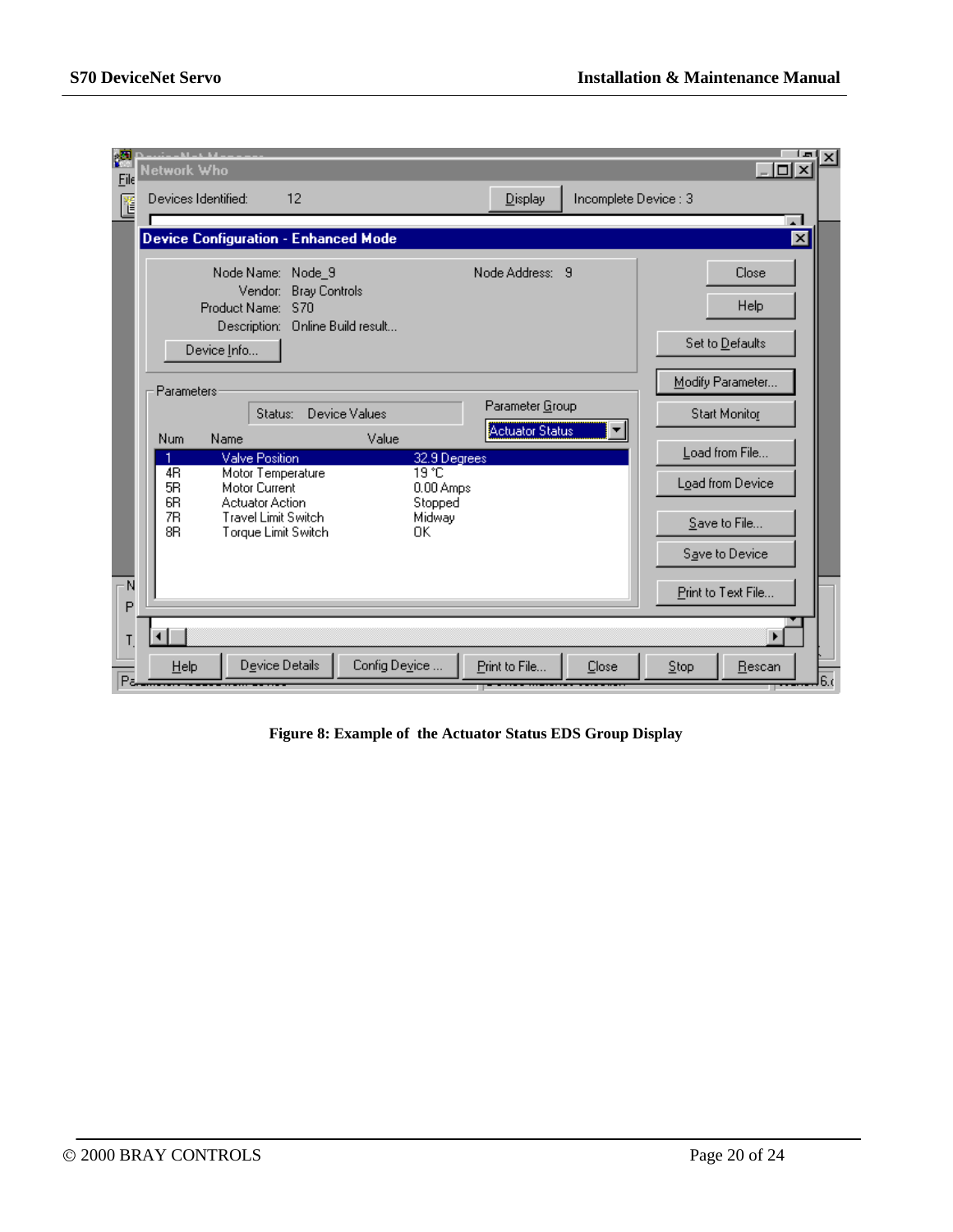| 圖<br>Eile |        | سافق فسألق ستب<br>Network Who             |                                                 |                       |                 |                     | i au<br>$\vert x \vert$<br>$ \Box$ $\times$ |
|-----------|--------|-------------------------------------------|-------------------------------------------------|-----------------------|-----------------|---------------------|---------------------------------------------|
| Ľ         |        | Devices Identified:                       | 10                                              |                       |                 |                     |                                             |
|           |        | Device Configuration - Enhanced Mode      | Device Configuration - Modify Numeric Parameter |                       |                 |                     | $\vert x \vert$<br>$\mathbf{x}$             |
|           |        | Parameter #1<br>Valve Position<br>Status: | <b>Online Configuration</b>                     |                       |                 | <b>OK</b><br>Cancel |                                             |
|           |        | Value                                     |                                                 |                       |                 | Load from Device    |                                             |
|           | Pa     |                                           | 32.9                                            | (Degrees)             | Save to Device  |                     |                                             |
|           | Nι     | Minimum<br>0.0                            | $\blacktriangleleft$                            | $\blacktriangleright$ | Maximum<br>90.0 | Start Monitor       |                                             |
|           | ۹<br>۱ | Internal Value                            | $Default = 0.0$                                 |                       |                 | Param Help          |                                             |
|           |        | 1498                                      | Unsigned Decimal                                |                       | Help            |                     |                                             |
| N         |        |                                           | Select Default                                  |                       | << Previous     | Next                |                                             |
| P         |        |                                           |                                                 |                       |                 |                     |                                             |
| Pa.       |        | Device Details<br>Help                    | Config Device                                   | Print to File         | Close           | Step<br>Rescan      | 6.0                                         |

**Figure 9: Example of setting an EDS parameter**

# <span id="page-21-2"></span><span id="page-21-0"></span>**4. Trouble Shooting**

### <span id="page-21-1"></span>**4.1 Calibration**

- 1. Verify that the Series 70 CAMS are correctly set (Section 2.4) and are engaged when the Open Limit and Close Limit are reached.
- 2. Verify that the Feedback Pot (Section 2.2.4), connector J4 is connected and oriented correctly.
- 3. If the Calibration still fails, ensure that the S70 has been properly wired to the Series 70 Actuator. Review Section 2.2 for proper connector wiring and then repeat from step 3 above.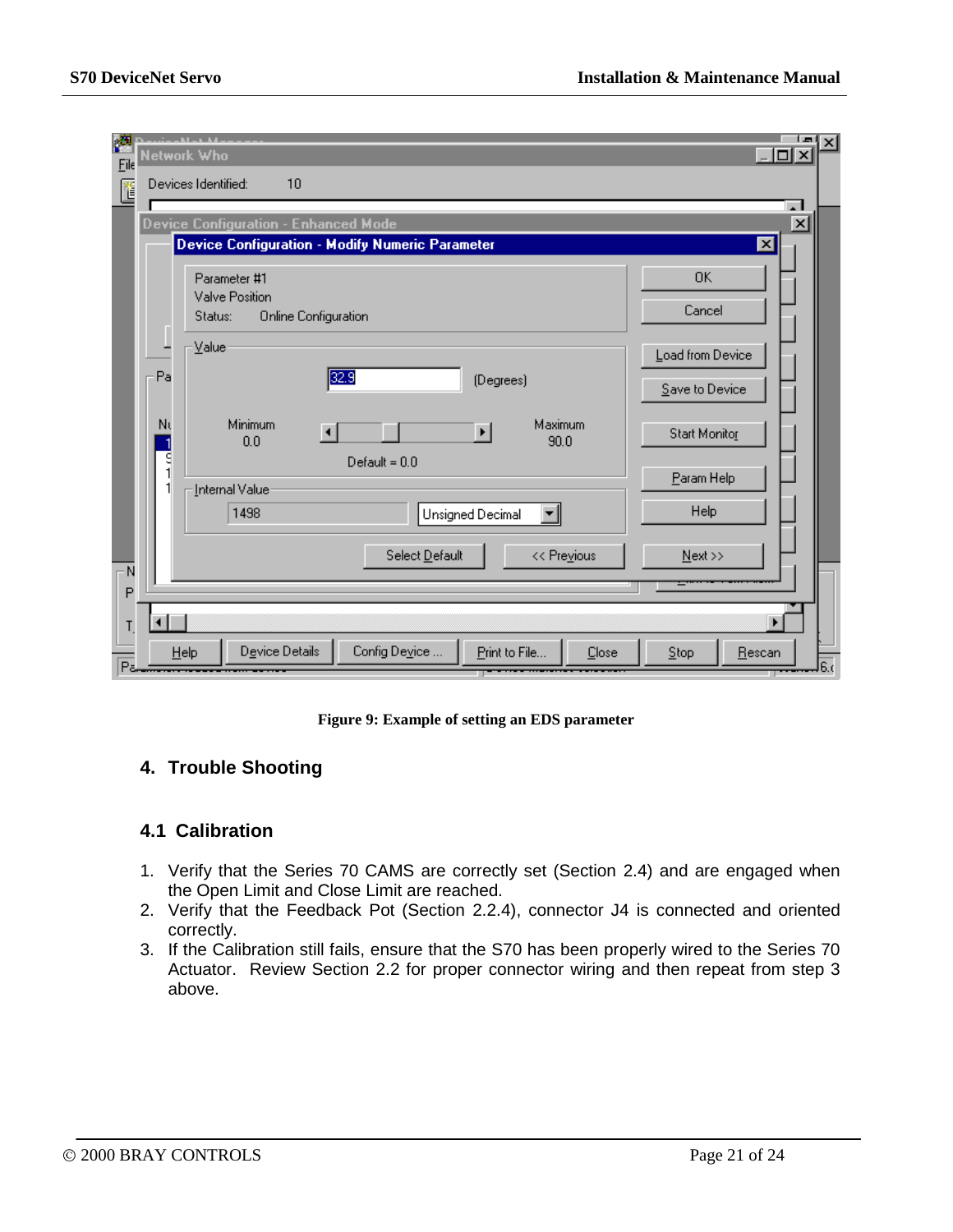# <span id="page-22-0"></span>**4.2 Actuator Operation**

The Series 70 Actuator can be operated in a Remote mode (DeviceNet<sup>TM</sup> control) or a Local mode (manual control) if the Series 70 has the switch box option installed. If the Actuator does not operate, depending upon the operating mode, the following are possible causes:

If the Series 70 Actuator is operating in the Remote mode, or if the optional switch box is not installed (Remote mode is default), verify the following:

- 1. The Network LED D17 (The network LED should be flashing or solid green indicating that the S70 is online or commissioned. If the Network LED D17 is red or flashing red, a Network error is present. Follow the trouble-shooting guide in Section [4.3.](#page-23-0)
- 2. Using a DeviceNet<sup> $TM$ </sup> Network node commissioning application that can access the Bray Controls EDS (Section [3.4\)](#page-16-3), first scan the Network and locate the Actuator to be tested. Open the EDS for the located Actuator and verify the following:
	- a. "Torque Limit Switch" = "OK"

If the Torque Limit Switch is any value other than "OK", take the appropriate steps to clear the fault including clearing any obstructions that could cause the fault, verify proper operation and adjustment of the Torque Limit Switches, and check the Torque Limit Switch connections and wiring (Section [2.2\)](#page-4-1).

- b. "Local/Remote/Off" = "Remote" If the "Local / Remote / Off" section indicates "Local" and the Series 70 does not have a switch box, the S70 is not properly connected. Review Section [2.2](#page-4-1) to correct the wiring fault.
- c. "Handwheel" = "Disengaged" The Handwheel must be completely pushed in for Remote operation. If the Handwheel does not turn freely with little effort, it is not completely disengaged. If the Handwheel is completely disengaged but is still reported as "Engaged", the S70 is not wired correctly or the Handwheel switch is malfunctioning. Review to Section [2.2](#page-4-1) to correct the wiring fault.